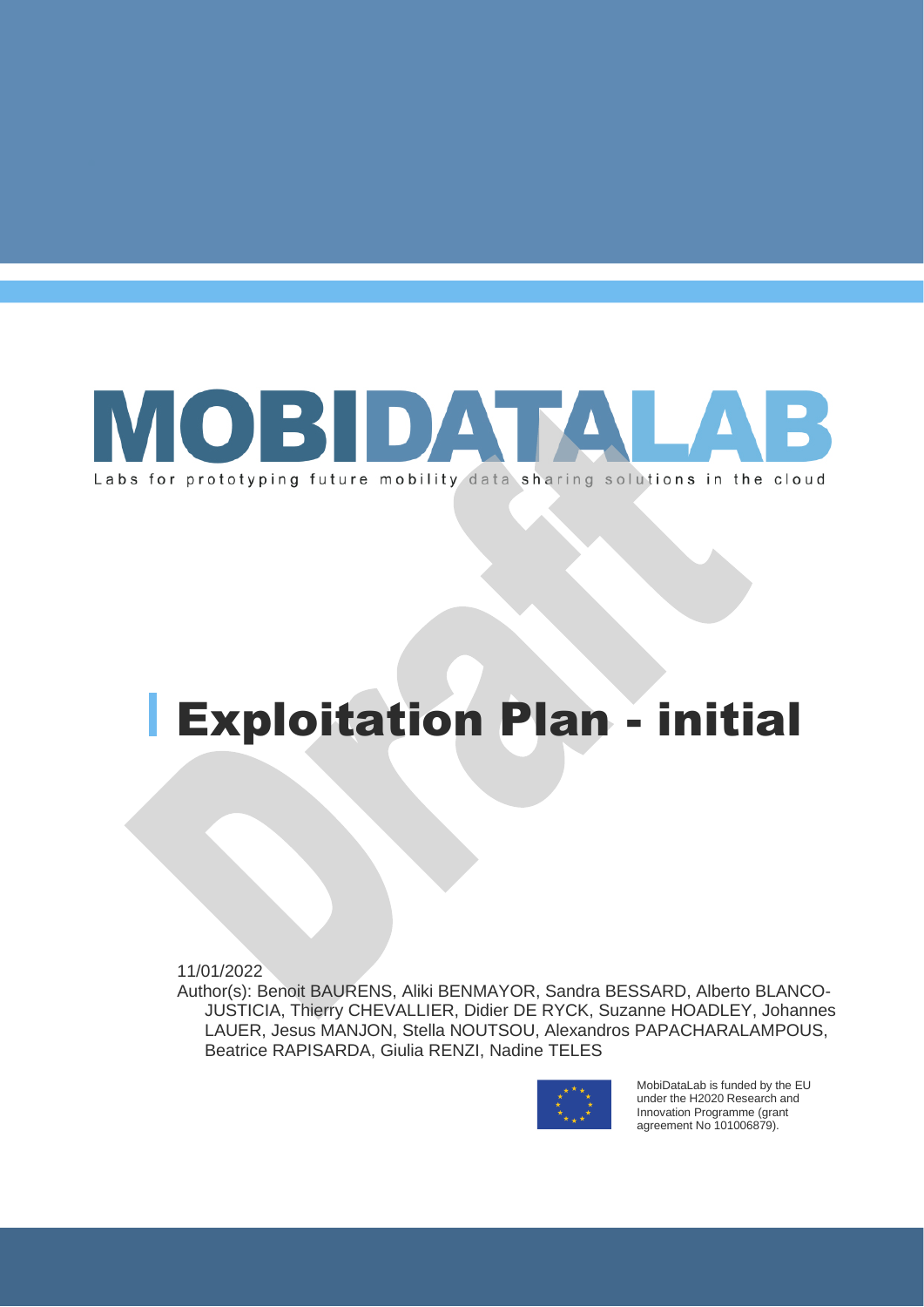## Summary sheet

| <b>Deliverable Number</b>          |                                                                                                                             |
|------------------------------------|-----------------------------------------------------------------------------------------------------------------------------|
|                                    | D6.8                                                                                                                        |
| <b>Deliverable Name</b>            |                                                                                                                             |
|                                    | Exploitation Plan - Initial                                                                                                 |
| <b>Full Project Title</b>          | MobiDataLab, Labs for prototyping future Mobility Data sharing                                                              |
|                                    | cloud solutions                                                                                                             |
| <b>Responsible Author(s)</b>       | Benoit BAURENS (AKKA), Thierry CHEVALLIER (AKKA)                                                                            |
|                                    |                                                                                                                             |
| <b>Contributing Partner(s)</b>     | AKKA, AETHON, CNR, F6S, HERE, ICOOR, KISIO, KUL, POLIS,                                                                     |
|                                    | <b>URV</b>                                                                                                                  |
| <b>Peer Review</b>                 | <b>AETHON, POLIS</b>                                                                                                        |
|                                    |                                                                                                                             |
| <b>Contractual Delivery Date</b>   | 31-07-2021                                                                                                                  |
|                                    |                                                                                                                             |
| <b>Actual Delivery Date</b>        | 30-07-2021                                                                                                                  |
|                                    |                                                                                                                             |
| <b>Status</b>                      | Final                                                                                                                       |
|                                    |                                                                                                                             |
| <b>Dissemination level</b>         | Public                                                                                                                      |
|                                    |                                                                                                                             |
| Version                            | V1.0                                                                                                                        |
| No. of Pages                       |                                                                                                                             |
|                                    | 36                                                                                                                          |
| WP/Task related to the deliverable |                                                                                                                             |
|                                    | WP6/T6.6                                                                                                                    |
| WP/Task responsible                |                                                                                                                             |
|                                    | POLIS/AKKA                                                                                                                  |
| <b>Document ID</b>                 |                                                                                                                             |
|                                    | MobiDataLab-D6.8-ExploitationPlan-Initial                                                                                   |
| <b>Abstract</b>                    |                                                                                                                             |
|                                    | This document provides the initial exploitation plan including the<br>initial strategy from all partners of the consortium. |
|                                    |                                                                                                                             |

#### I Legal Disclaimer

MOBIDATALAB (Grant Agreement No 101006879) is a Research and Innovation Actions project funded by the EU Framework Programme for Research and Innovation Horizon 2020. This document contains information on MOBIDATALAB core activities, findings, and outcomes. The content of this publication is the sole responsibility of the MOBIDATALAB consortium and cannot be considered to reflect the views of the European Commission.



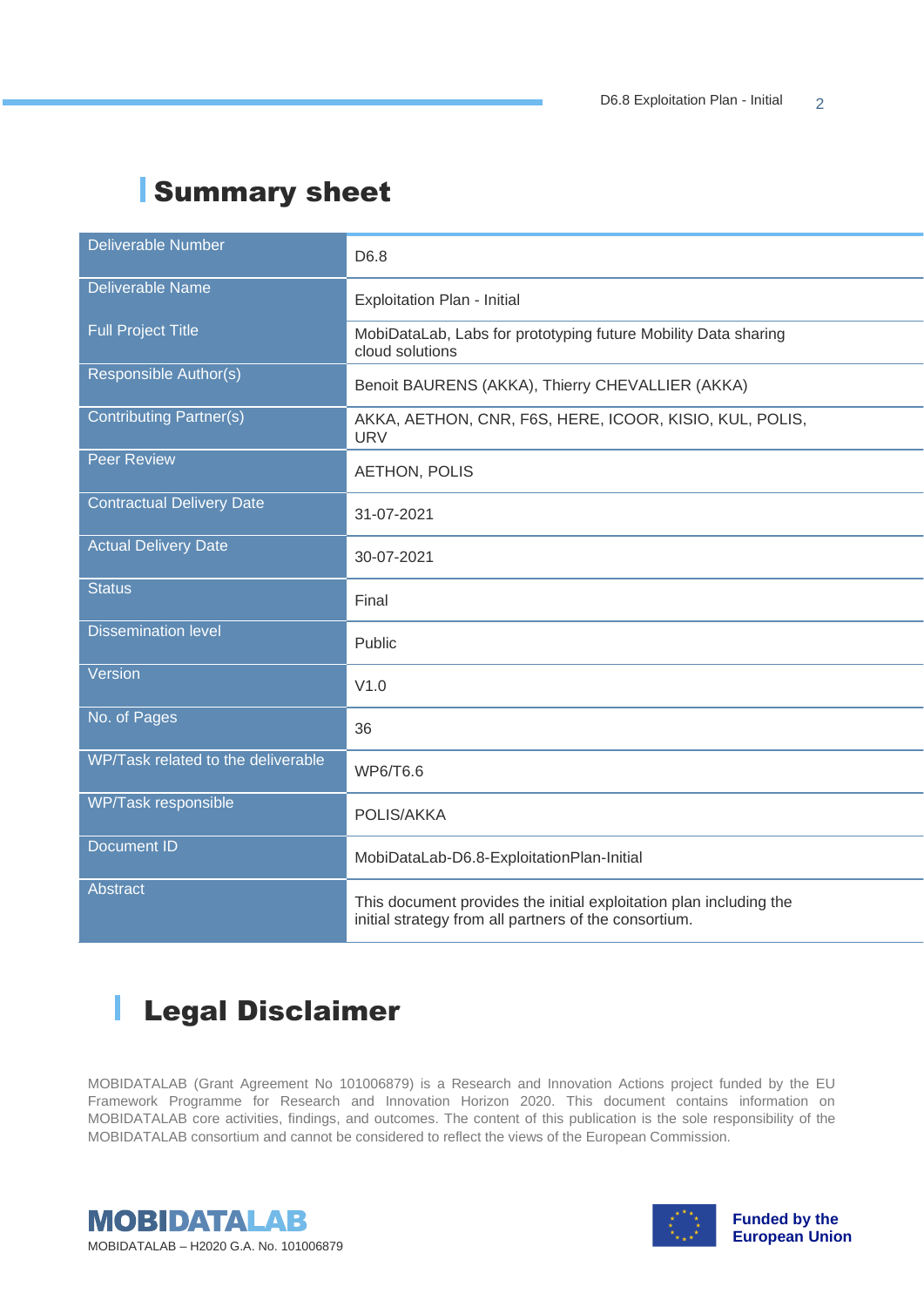## **Project partners**

| <b>Organisation</b>                                                         | <b>Country</b>     | <b>Abbreviation</b> |
|-----------------------------------------------------------------------------|--------------------|---------------------|
| AKKA 1&S                                                                    | France             | AKKA                |
| CONSORZIO INTERUNIVERSITARIO PER L'OTTIMIZZAZIONE E<br>LA RICERCA OPERATIVA | Italy              | <b>ICOOR</b>        |
| AETHON SYMVOULI MICHANIKI MONOPROSOPI IKE                                   | Greece             | <b>AETHON</b>       |
| CONSIGLIO NAZIONALE DELLE RICERCHE                                          | Italy              | <b>CNR</b>          |
| <b>KISIO DIGITAL</b>                                                        | France             | <b>KISIO</b>        |
| HERE GLOBAL B.V.                                                            | <b>Netherlands</b> | <b>HERE</b>         |
| KATHOLIEKE UNIVERSITEIT LEUVEN                                              | <b>Belgium</b>     | <b>KUL</b>          |
| UNIVERSITAT ROVIRA I VIRGILI                                                | Spain              | <b>URV</b>          |
| POLIS - PROMOTION OF OPERATIONAL LINKS WITH<br><b>INTEGRATED SERVICES</b>   | <b>Belgium</b>     | <b>POLIS</b>        |
| <b>F6S NETWORK IRELAND LIMITED</b>                                          | Ireland            | F <sub>6</sub> S    |



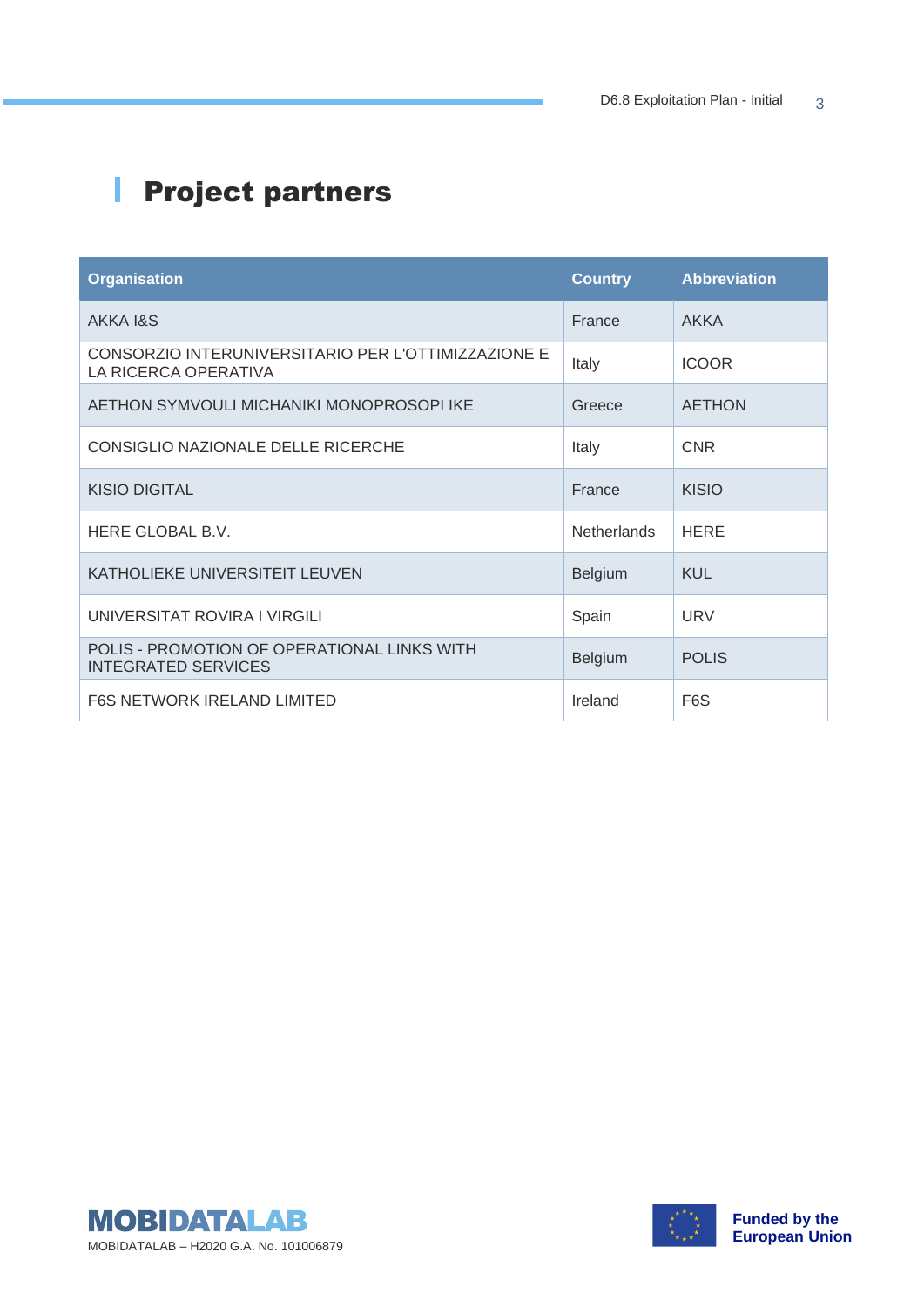| <b>Version</b> | <b>Date</b> | <b>Organisation</b>                                                         | <b>Main area of changes</b> | <b>Comments</b>         |
|----------------|-------------|-----------------------------------------------------------------------------|-----------------------------|-------------------------|
| 0.1            | 23/03/2021  | AKKA, AETHON, CNR,<br>F6S, HERE, ICOOR,<br>KISIO, KUL, POLIS,<br><b>URV</b> | all                         | Initial                 |
| 0.2            | 22/06/2021  | <b>AKKA</b>                                                                 | all                         | <b>Draft for Review</b> |
| 0.3            | 02/07/2021  | <b>AETHON, POLIS</b>                                                        | all                         | <b>Review</b>           |
| 0.4            | 27/07/2021  | <b>AKKA</b>                                                                 | all                         | Rework                  |
| 0.5            | 30/07/2021  | <b>AKKA</b>                                                                 | all                         | <b>Quality Check</b>    |
| 1.0            | 30/07/2021  | <b>AKKA</b>                                                                 | all                         | Final version           |

## Document history

ı

## Executive Summary

This document provides the initial exploitation plan including the initial exploitation strategy from partners. It is a working document that will be updated regularly throughout the project's life cycle according to MobiDataLab progress and outputs, the findings on the market assessment, and results of the exploitation workshops.

The document starts by trying and identifying a global value proposition of the project as a whole and then refines it by contemplating related product and services as main outcomes of the project. By identifying the preliminary key exploitation results, it is possible to define strategic partnerships within and outside the consortium that will play an important role in the transferability and sustainability of the project results. Finally, the consortium identifies the necessity of starting immediately the elaboration of a Memorandum of Understanding (MoU) as a key element of the consortium shared exploitation plan. It shall progressively incorporate in the course of the project details about the objects of collaboration and shall as well anticipate future responsibilities and possible share of costs/revenues for maintenance and evolution of the MobiDataLab Open Knowledge Base (MOKB), the MobiDataLab Transport Cloud (MTC) and the virtual living labs beyond project life. The exploitation working group in the consortium is in charge of the elaboration of this MoU, of management and monitoring of Intellectual Property Rights (IPRs) and Research Data.



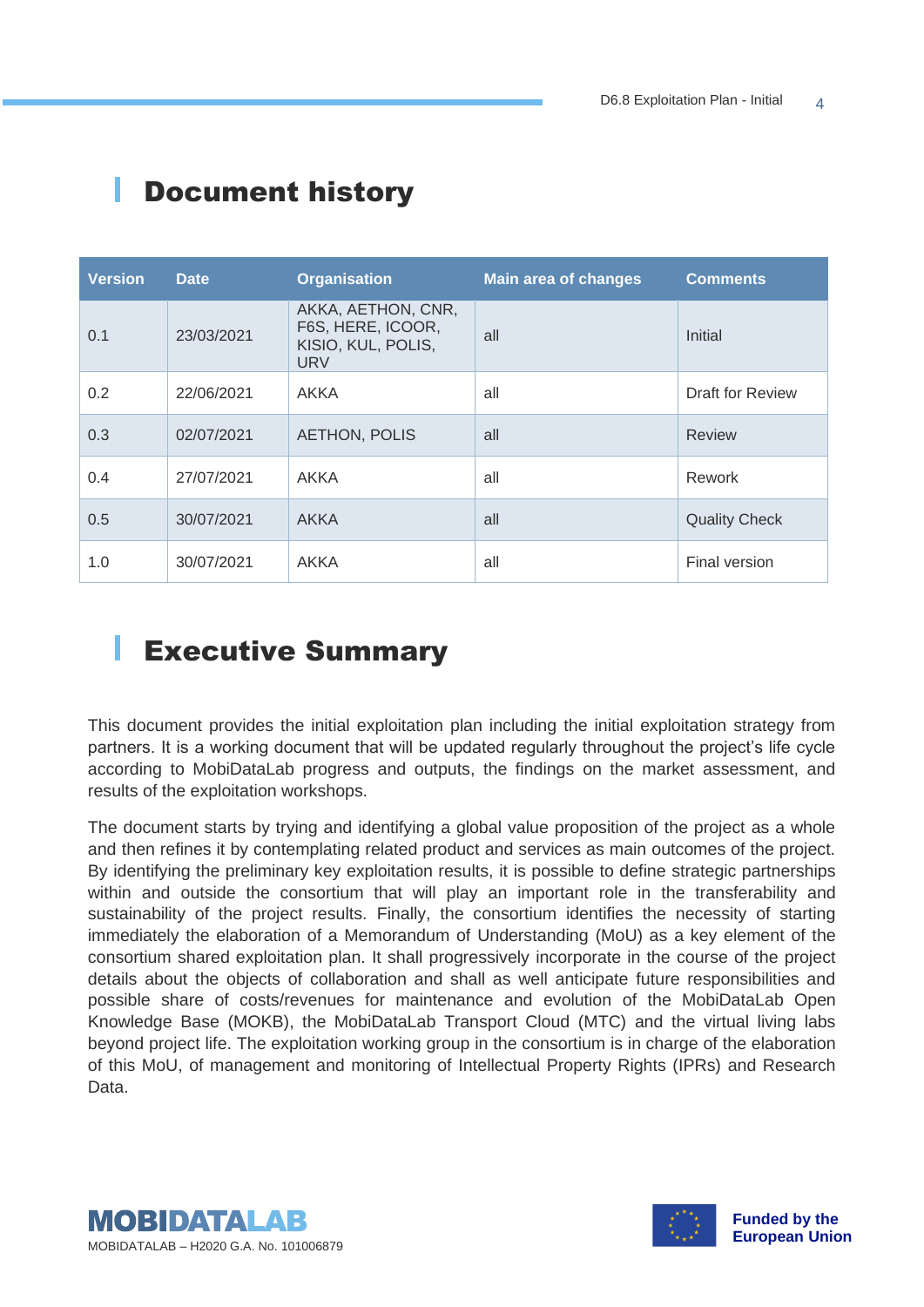## Table of contents

| 2.1.2.2.     |    |  |
|--------------|----|--|
| 2.1.2.3.     |    |  |
| 2.1.2.4      |    |  |
|              |    |  |
| 2.1.3.1.     |    |  |
| 2.1.3.2.     |    |  |
| 2.1.3.3.     |    |  |
|              |    |  |
|              |    |  |
|              |    |  |
|              |    |  |
|              |    |  |
|              |    |  |
|              |    |  |
|              |    |  |
|              |    |  |
|              |    |  |
| 3.1.1.2.     |    |  |
| 3.1.1.3.     |    |  |
|              |    |  |
| 3.2. AKKA 18 |    |  |
|              |    |  |
| 3.2.1.1.     |    |  |
| 3.2.1.2.     |    |  |
|              |    |  |
| 3.3. CNR     | 20 |  |
|              |    |  |
| 3.3.1.1.     |    |  |



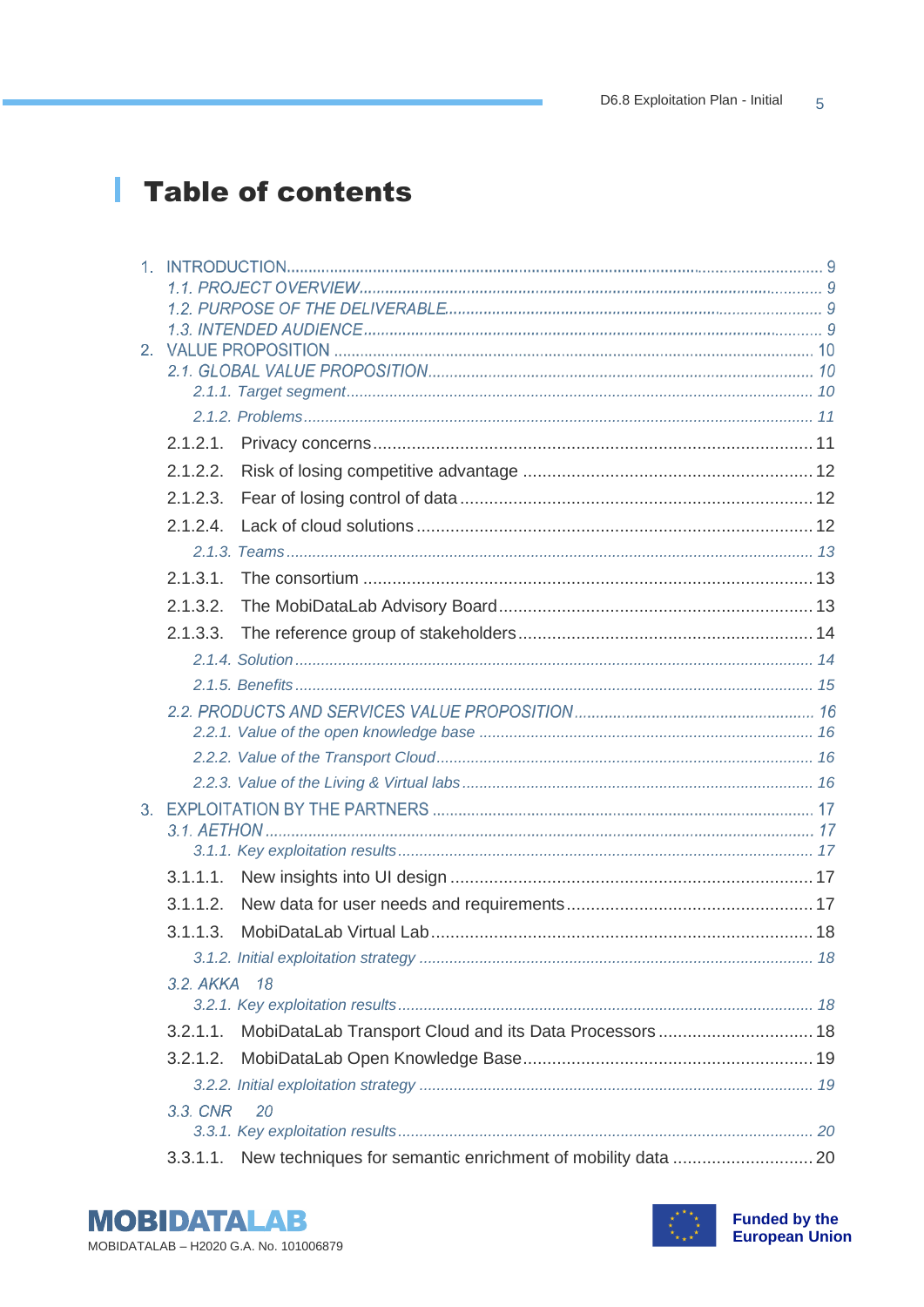|                    | 3.3.1.2. New insights into cloud technologies for federating transportation data sources<br>20 |  |
|--------------------|------------------------------------------------------------------------------------------------|--|
|                    |                                                                                                |  |
| 3.4. F6S           | 21                                                                                             |  |
|                    |                                                                                                |  |
|                    |                                                                                                |  |
|                    |                                                                                                |  |
|                    |                                                                                                |  |
| 3.5. HERE 22       |                                                                                                |  |
|                    |                                                                                                |  |
| 3.5.1.1.           | Interoperable interfaces for exchange of mobility relevant data and services 22                |  |
| 3.5.1.2.           |                                                                                                |  |
| 3.5.1.3.           |                                                                                                |  |
|                    |                                                                                                |  |
|                    |                                                                                                |  |
| 3.6. ICOOR 23      |                                                                                                |  |
|                    |                                                                                                |  |
|                    | 3.6.1.1. Evaluation framework for the transport data sharing culture  24                       |  |
| 3.6.1.2.<br>models | Acceptance assessment methodology for Transport data sharing business<br>24                    |  |
|                    |                                                                                                |  |
| 3.7. KISIO 25      |                                                                                                |  |
|                    |                                                                                                |  |
| 3.7.1.1.           |                                                                                                |  |
| 3.7.1.2.           |                                                                                                |  |
| 3.7.1.3.           |                                                                                                |  |
| 3.7.1.4.           |                                                                                                |  |
|                    |                                                                                                |  |
|                    |                                                                                                |  |
| 3.8. KUL           | 27                                                                                             |  |
|                    |                                                                                                |  |
|                    |                                                                                                |  |
|                    |                                                                                                |  |
|                    |                                                                                                |  |
| 3.9. POLIS 28      |                                                                                                |  |
|                    |                                                                                                |  |
| 3.10.              |                                                                                                |  |
| 3.10.1.            |                                                                                                |  |
|                    | 3.10.1.1. Protection mechanisms applied to mobility and transport data  29                     |  |
| 3.10.2.            |                                                                                                |  |
|                    |                                                                                                |  |

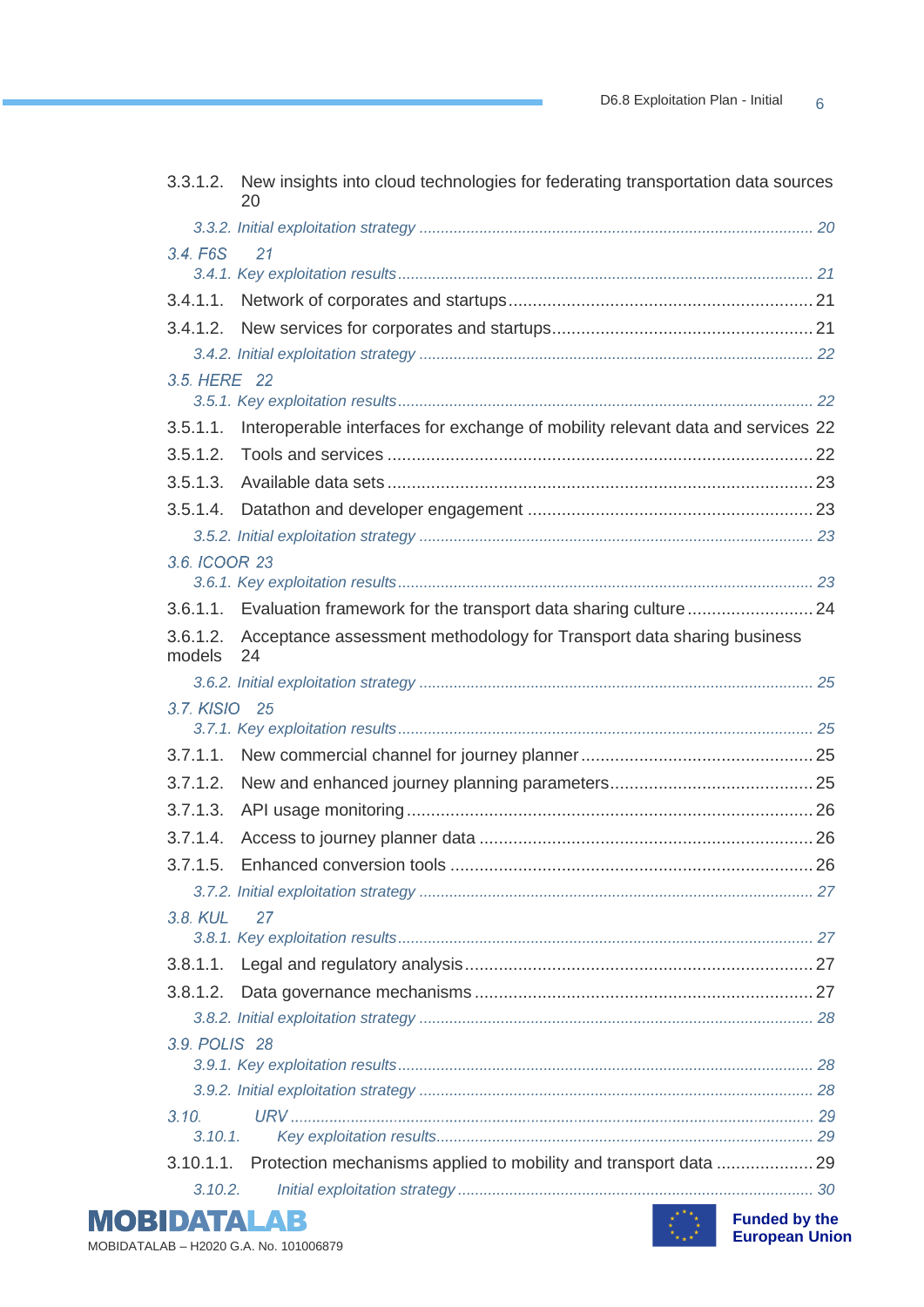## List of figures

| Figure 2: Value chain and geographical coverage of the MobiDataLab project 13 |  |
|-------------------------------------------------------------------------------|--|
|                                                                               |  |
|                                                                               |  |
|                                                                               |  |

## Abbreviations and acronyms

| <b>Abbreviation</b> | <b>Meaning</b>                                                                                                                                                                                   |
|---------------------|--------------------------------------------------------------------------------------------------------------------------------------------------------------------------------------------------|
| <b>API</b>          | Application Programming Interface                                                                                                                                                                |
| B <sub>2</sub> B    | Business to Business; takes place when a business delivers and/or sells its<br>products and services to other businesses                                                                         |
| B <sub>2</sub> C    | <b>Business to Consumer</b>                                                                                                                                                                      |
| <b>B2G</b>          | Business to Government; takes place when a business delivers and/or sells its<br>products and services to government agencies and/or more generally<br>organisations acting in the public sector |
| <b>CRM</b>          | <b>Customer Relationship Management</b>                                                                                                                                                          |
| <b>DCAT-AP</b>      | Data Catalog Vocabulary (Application Profile)                                                                                                                                                    |
| <b>GTFS</b>         | <b>General Transit Feed Specification</b>                                                                                                                                                        |
| <b>IPR</b>          | <b>Intellectual Property Rights</b>                                                                                                                                                              |
| <b>ITS</b>          | <b>Intelligent Transport Systems</b>                                                                                                                                                             |
| <b>KER</b>          | Key Exploitable Result                                                                                                                                                                           |
| <b>MaaS</b>         | Mobility as a Service                                                                                                                                                                            |

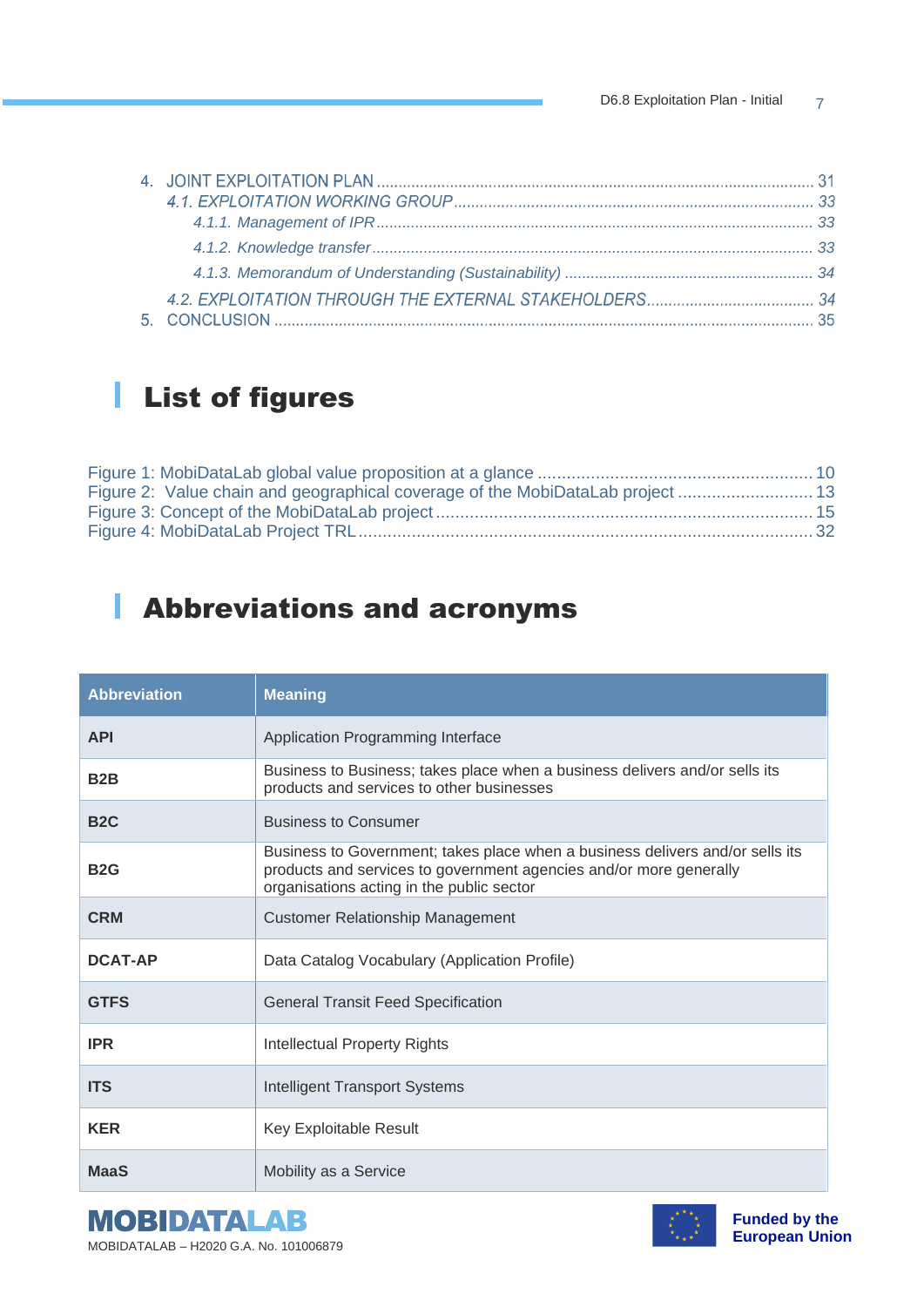| <b>MDS</b>   | <b>Mobility Data Specification</b>                                                             |
|--------------|------------------------------------------------------------------------------------------------|
| <b>MoU</b>   | Memorandum of Understanding                                                                    |
| <b>MOKB</b>  | MobiDataLab Open Knowledge Base                                                                |
| <b>MTC</b>   | MobiDataLab Transport Cloud                                                                    |
| <b>NeTEx</b> | Network Timetable Exchange                                                                     |
| <b>OGC</b>   | Open Geospatial Consortium                                                                     |
| <b>ORDP</b>  | Open Research Data Pilot                                                                       |
| <b>RDF</b>   | <b>Resource Description Framework</b>                                                          |
| <b>ROI</b>   | Return on Investment                                                                           |
| <b>TRL</b>   | <b>Technology Readiness Level</b>                                                              |
| UI           | User Interface                                                                                 |
| <b>UITP</b>  | Union Internationale des Transports Publics (International Association of Public<br>Transport) |
| <b>WPL</b>   | Work Package Leader                                                                            |



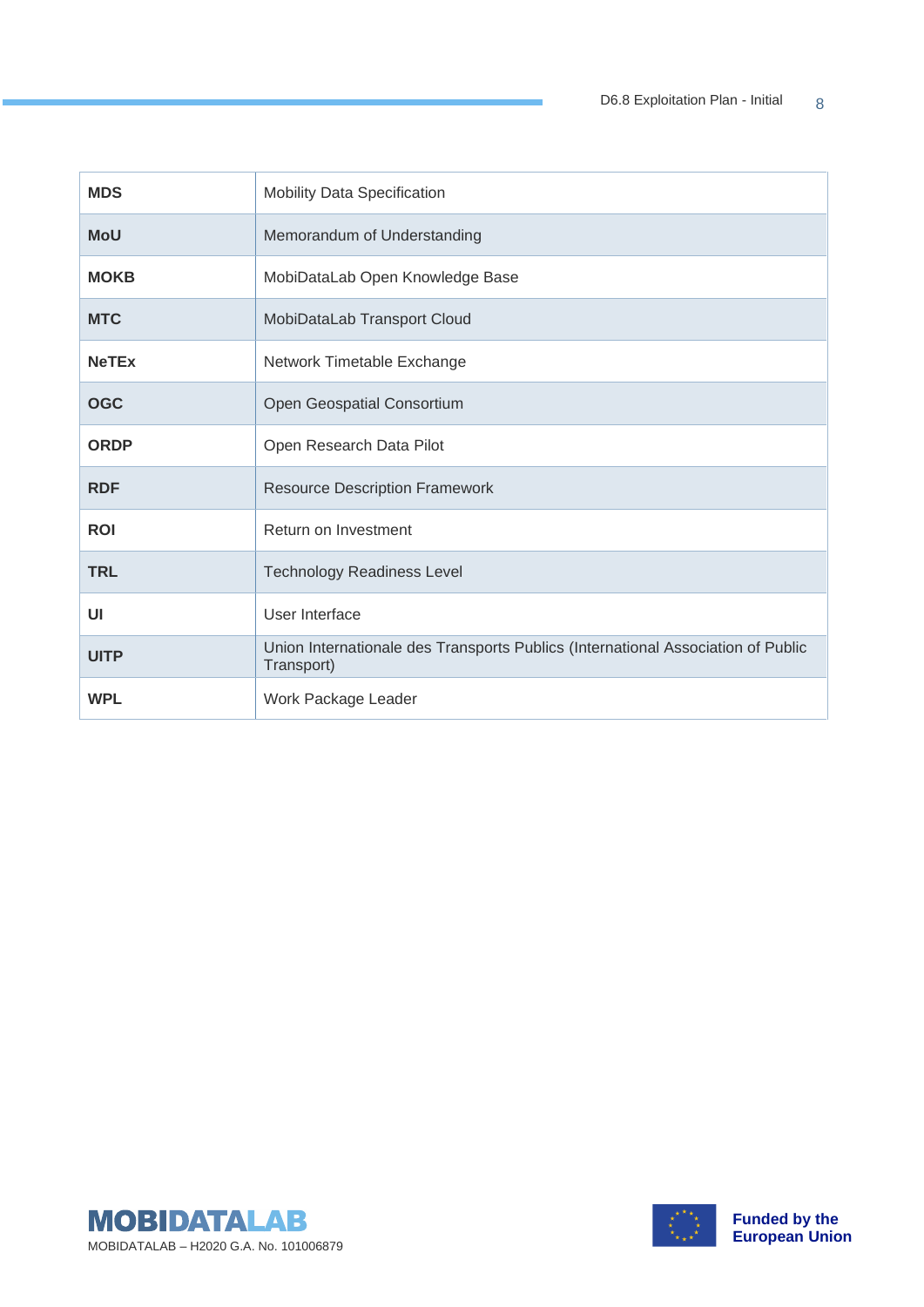## 1. Introduction

## 1.1. Project overview

There has been an explosion of mobility services and data sharing in recent years. Building on this, the EU-funded MobiDataLab project works to foster the sharing of data amongst transport authorities, operators and other mobility stakeholders in Europe. MobiDataLab develops knowledge as well as a cloud solution aimed at easing the sharing of data. Specifically, the project is based on a continuous co-development of knowledge and technical solutions. It collects and analyses the advice and recommendations of experts and supporting cities, regions, clusters and associations. These actions are assisted by the incremental construction of a cross-thematic knowledge base and a cloud-based service platform, which will improve access and usage of data sharing resources.

#### <span id="page-8-0"></span>1.2. Purpose of the deliverable

This initial Exploitation Plan has been designed at the beginning of the project as a working document and updated regularly throughout the project's life cycle according to MobiDataLab progress and outputs, the findings on the market assessment, and the results of the exploitation workshops.

A two-step process will be used to build the exploitation plan:

- V1 (initial this document): Understand, define, and refine the products and services' value proposition with the consortium partners and through literature review considering the results of a first market assessment, the potential alliances and collaboration within and outside the consortium.
- V2 (final): Build financial models describing the cost and revenue projections for each Key Exploitable Result (KER) and how it will help calculating the profit margins as well other financial indicators such as payback and Return On Investment (ROI)

#### 1.3. Intended audience

The dissemination level of this deliverable is 'public' (PU). It is addressed to the whole MobiDataLab partners, inside and outside the project and then a larger audience of organizations that are interested in how the different outcomes of the projects will be exploited and maintained during and beyond project life.

AKKA will be the Exploitation manager, in charge of coordinating the exploitation strategy at the consortium level, according to all partners' feedback involved in the deliverable.



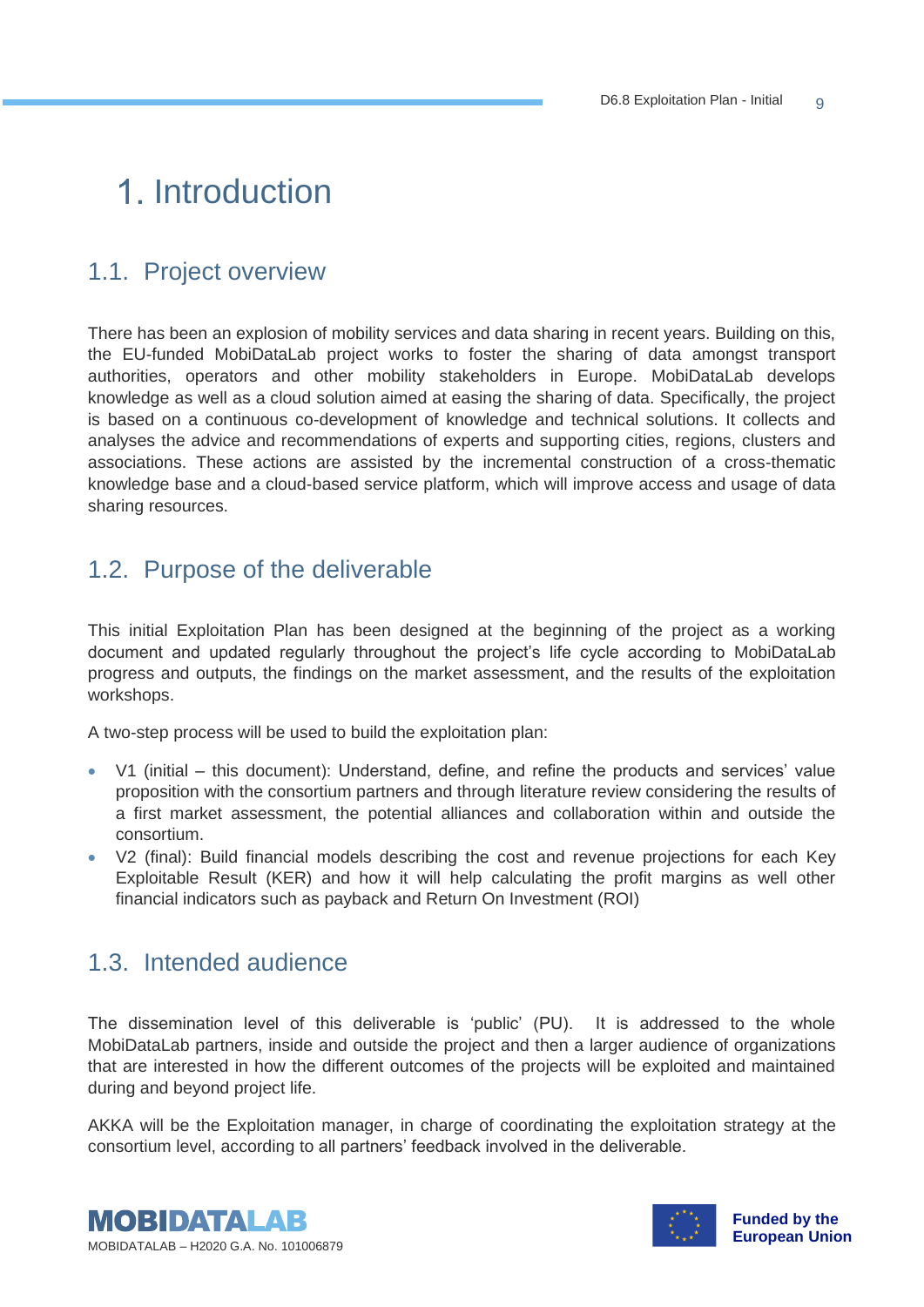## 2. Value proposition

MobiDataLab study on data exchanges and the data sharing culture has an equally analytical and productised/tangible approach. In the former, the consortium will holistically study use-cases, actors' needs, requirements and generally generate knowledge of the data sharing culture. This knowledge will be reflected in the creation of different products in MobiDataLab that will be tested and demonstrated to actual users. The process has its climax during the execution of the Living Labs that will put all products towards the same goal of delivering innovation through data sharing and collaboration. The focus of the project on the tangible products that will be delivered is reflected throughout the Work Breakdown Structure, which is perfectly suited to the result-oriented attitude of the consortium members. All members strive to extend this attitude to the next steps.

#### 2.1. Global value proposition

As pointed in section [1.2,](#page-8-0) this document will evolve during project life and will reflect evolution of the consortium views and strategies evolutions. MobiDataLab exploitation model relies in the identification, refinement and formalization of a value proposition specification. This specification is structured along the following generic items:



*Figure 1: MobiDataLab global value proposition at a glance*

<span id="page-9-1"></span>The following sections browse these different categories of elements that are currently deemed relevant for the exploitation plans in the Consortium.

## <span id="page-9-0"></span>*2.1.1. Target segment*

In the value proposition model of a given product, the target segment represents the people who will use the product in question. In the case of MobiDataLab, two main categories of actors are targeted, according to B2B and B2G business models:



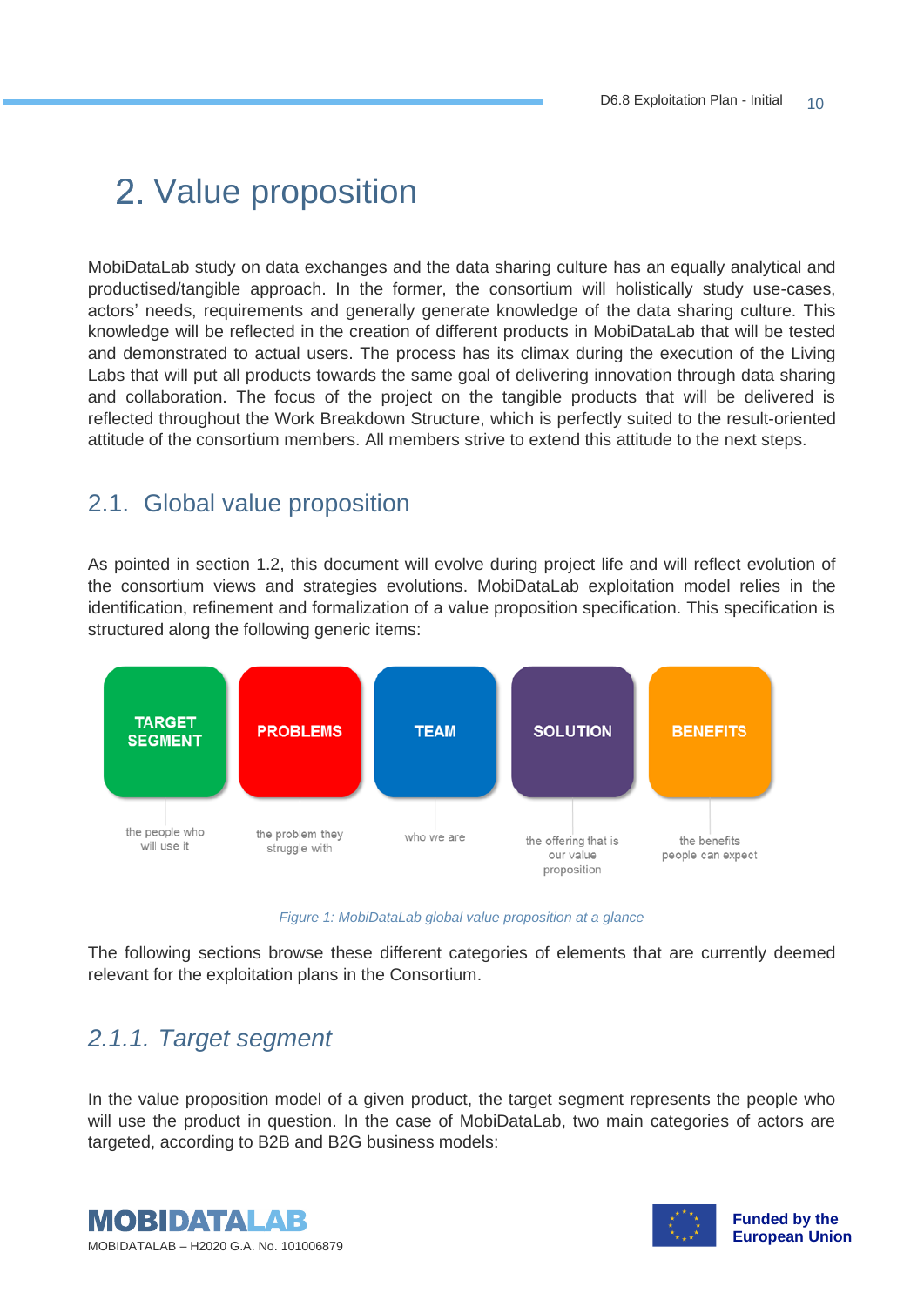- Mobility Organising Authorities (cities, regions, etc.) & Transport Operators
- Start-ups/SMEs & Innovators

Transport operators are mainly identified as "data providers" and innovators/developers as "data users". However, both of them will be able to upload or make available their data to the MobiDataLab platform. Indeed, digital companies and start-ups interact more and more directly with users of transport systems (due to the growing digital disintermediation between transport operators and their customers), and therefore exploit to a large extent travellers data for developing and improving their services. Through the MobiDataLab platform and dedicated services, they will be able to process these data, once anonymized.

The future MobiDataLab Transport Cloud is not a B2C solution and therefore is not intended to be directly useable by individuals and/or travellers.

#### <span id="page-10-0"></span>*2.1.2. Problems*

Once the different actors at stake are identified, we have to contemplate the main issues they are confronted with. The consortium globally identified in the proposal phase and during first months of the project a couple of barriers to data sharing, mainly linked to privacy concerns, risk of losing competitive advantage and ambiguity of data ownership. These aspects are developed in the following paragraphs.

#### <span id="page-10-1"></span>2.1.2.1. Privacy concerns

Mobility data are highly unique and regular data, and so their collection, sharing, and release put the privacy of individuals at risk. An attacker with arbitrary background knowledge (*e.g.*, a few places an individual has visited) can, with high confidence, match her data with single individuals in a released unprotected (or insufficiently protected) database. The MobiDataLab project aims to propose existing or develop new mechanisms that can protect mobility data while maintaining a sufficient level of data utility.

Several protection mechanisms have been proposed in the literature, based on different techniques, that provide different levels of protection to mobility data and that preserve the utility of the data to different extents. Unfortunately, no single anonymization method can effectively anonymize data while maintaining their utility for all purposes and, additionally, metrics for privacy and utility are oftentimes hard to define. URV will analyse several mobility data anonymisation methods to decide on the most appropriate ones taking the project's use cases into consideration.

Clarity on GRPD legislation is a fear for public authorities and the partners will tend to analyse how clarity can be improved on legal framework.



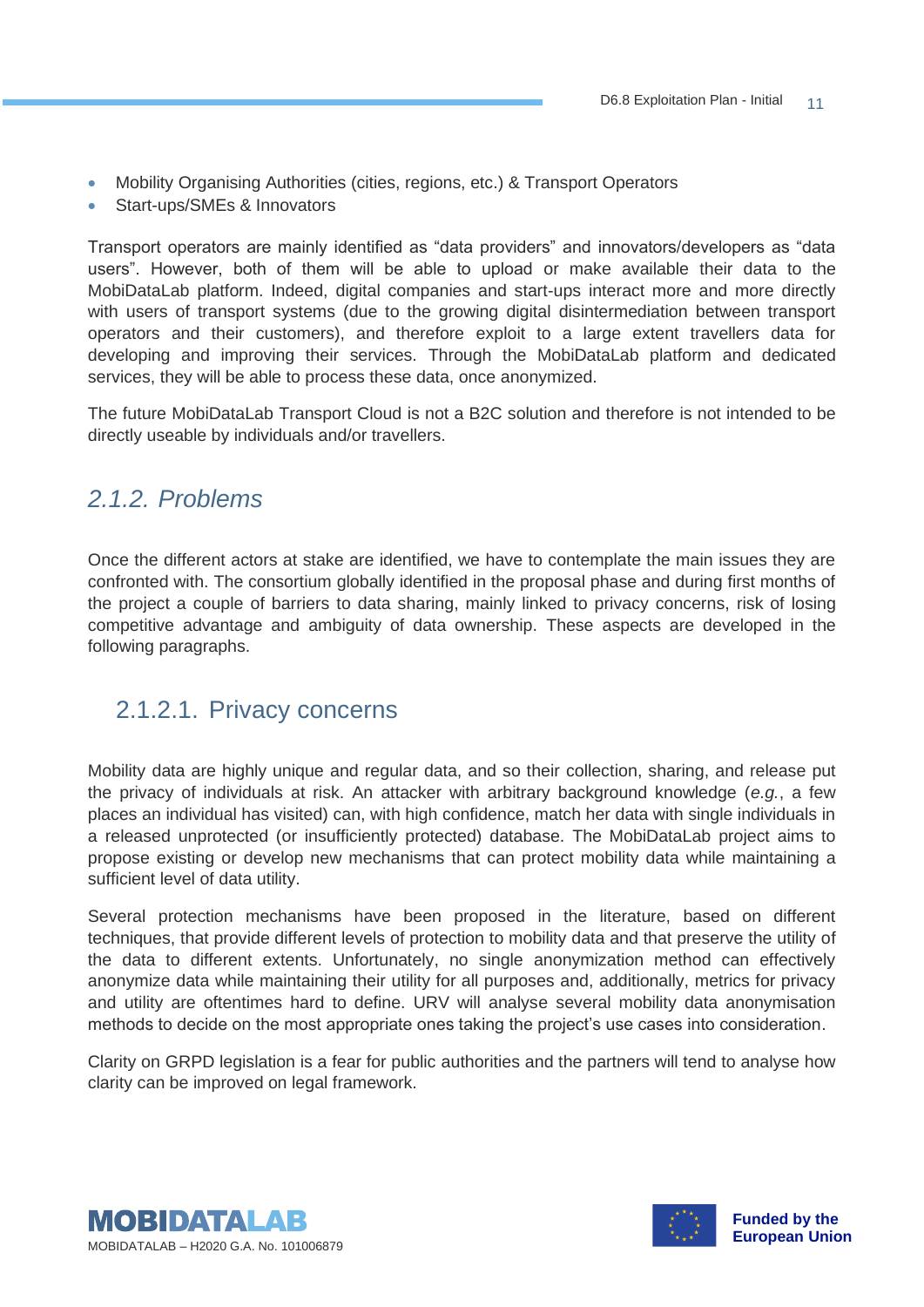#### <span id="page-11-0"></span>2.1.2.2. Risk of losing competitive advantage

The risk of losing competitive advantage or market share is a major concern from public and private transport organisations. This perceived risk is mainly due to the fact that they would lose some competitive advantages in sharing data they collected/calculated since data sharing has most benefits only if a holistic approach based on a global strategy is followed. This strategy should cover data governance, data sharing culture and risk assessments. The data strategy sets the foundations of how an organisation interacts with data and is crucial when choosing data sharing business models and assessing their sustainability. In particular, a data strategy should align with wider corporate purpose and objectives – this ensures that it is always clear why particular data is being shared.

#### <span id="page-11-1"></span>2.1.2.3. Fear of losing control of data

As soon as data sharing is decided, accompanying governance and technical measures must be put in place as, e.g. specific licences, knowledge of legal issues and data management recommendations/directives, monitoring and control mechanisms for tracing and keeping history of licences, quality insurance and management plans, exploitation manuals, etc. This represents commensurate work and requires robust management procedures for ensuring sustainability of processes and long-term benefits.

These issues and associated requirements in terms of teams, processes, tools prevent many organisations to develop a data sharing culture. Data sharing is perceived as a possible one-shot action that is difficult to make sustainable and profitable.

Through its Knowledge Base, the consortium intends to notably produce a comprehensive analysis on licences so the solution can be exploited with a minimum of constraints linked to the chosen licenses.

## <span id="page-11-2"></span>2.1.2.4. Lack of cloud solutions

Cloud hosting landscape has changed dramatically in the last few years. Application providers can choose among large variety of options to host their application and data – both in terms of hosting abstraction (e.g., virtual machine versus containers) as well as various non-functional specifications and business models (e.g., private vs. public). The sharing of data securely in cloud computing is a very crucial method. The semantic approach is to be a key element to take into consideration when building the virtual lab.



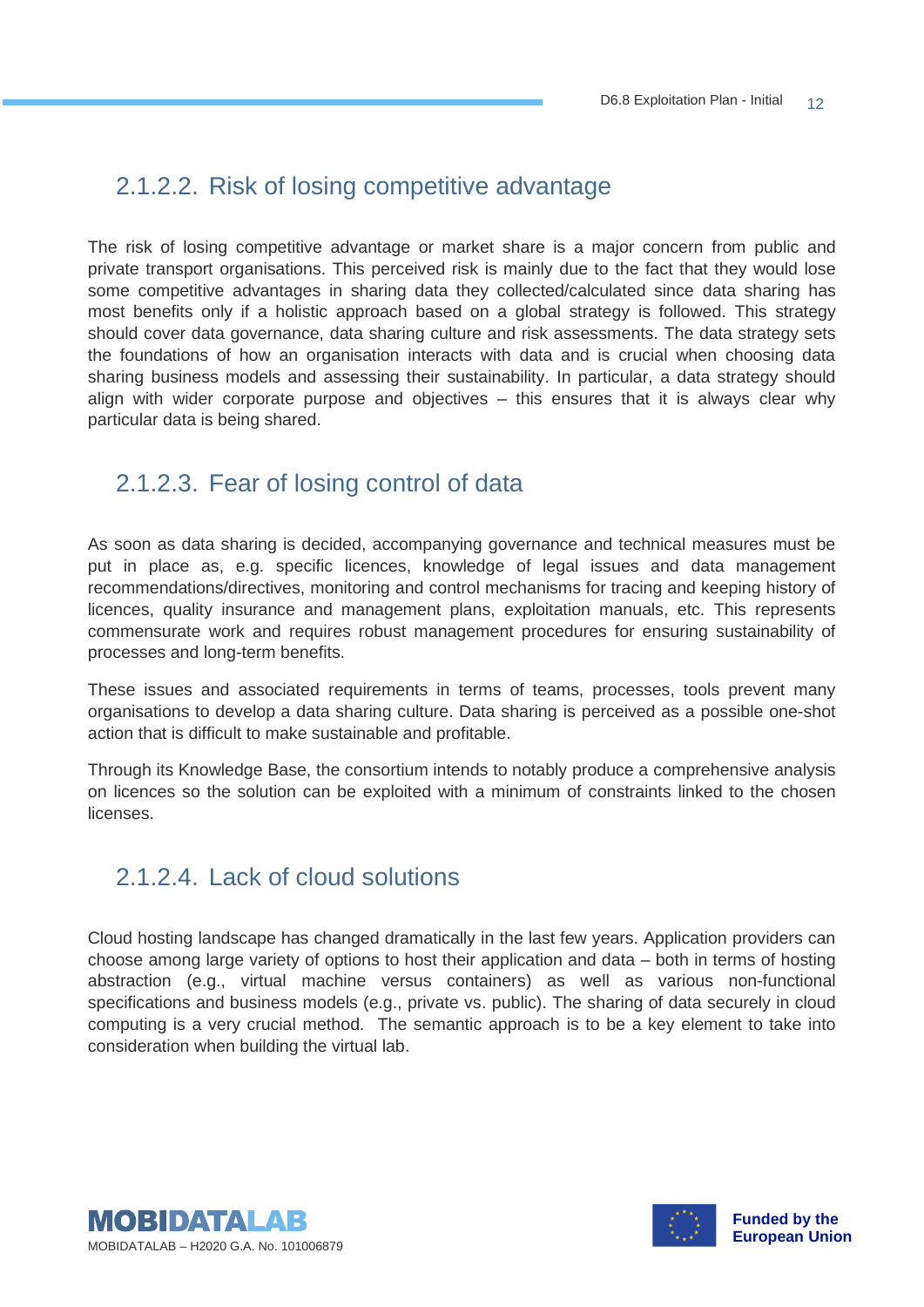#### <span id="page-12-0"></span>*2.1.3. Teams*

### <span id="page-12-1"></span>2.1.3.1. The consortium

The MobiDataLab H2020 project involves 10 partners from 7 countries and gathers all the necessary background and expertise to achieve the objectives of the project. It will furthermore exploit and leverage on tasks results from the constituted Advisory Board and the Reference group of stakeholders as keystones of the project.

The consortium gathers partners skilled in:

- Stakeholder (cities, citizens and start-ups) engagement and Living Lab management: POLIS, F6S, AETHON, HERE, KISIO
- Business, legal and Data Privacy: ICOOR, KUL, URV
- Technological bricks: KISIO, HERE, CNR, AETHON, AKKA



<span id="page-12-3"></span>*Figure 2: Value chain and geographical coverage of the MobiDataLab project*

## <span id="page-12-2"></span>2.1.3.2. The MobiDataLab Advisory Board

An Advisory Board helps the consortium members and is composed of several expert individuals from the transport and data sharing ecosystem and notably from past/ongoing R&D projects, namely:

- International Association of Public Transport (UITP) <https://www.uitp.org/>
- Mobility-Data <https://mobilitydata.org/>
- ERTICO / ARCADE project <https://ertico.com/>
- MaaS Alliance <https://maas-alliance.eu/>



MOBIDATALAB – H2020 G.A. No. 101006879

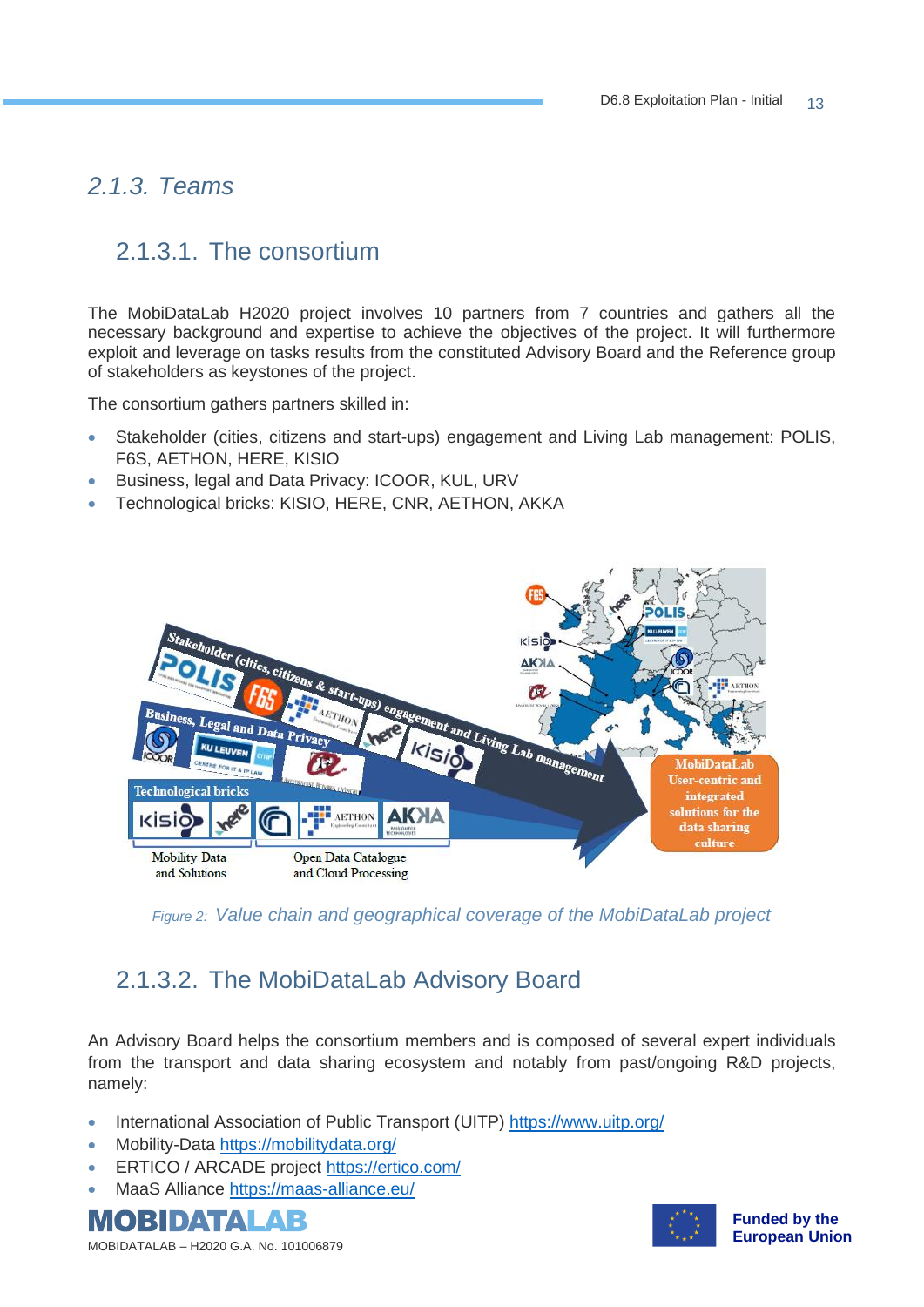- La Fabrique des Mobilités <http://lafabriquedesmobilites.fr/>
- Catalan Data Protection Authority <https://apdcat.gencat.cat/en/inici>
- ARMIS ITS <https://www.armis.pt/intelligent-transport-systems/>
- The Open Data Institute <https://theodi.org/>

The main role of the board is to provide the MobiDataLab consortium with specific advices and strategic orientations in order to guide the developments of the project, especially for the development of the Open Knowledge Base and of the Transport Cloud through the identification of resources and elicitation of innovative use cases that the project will contemplate. The members of the Advisory Board are invited by the project to join General Assemblies for a specific workshop once a year.

## <span id="page-13-0"></span>2.1.3.3. The reference group of stakeholders

The Reference Group, composed of relevant mobility stakeholders (local or regional authorities, transport authorities, transport associations/clusters, transport operators, etc.), provides concrete real life mobility problems related to, e.g. parking/public transport/road traffic and data sharing opportunities. The Reference Group participates in the Living labs to co-create activities, evaluates the transport cloud, and validates project results.

## <span id="page-13-1"></span>*2.1.4. Solution*

Data sharing has become a major strategic issue for improving the mobility as it comes with very important benefits for different actors:

- Offer the best and most adapted service to the user;
- Improve services' performance and coordination;
- Create new collaboration and business opportunities.

The following diagram show the overall concept of the MobiDataLab solutions, based on a Stateof-the-Art study and the development of a Proof of Value, which will be put into practice and exchanged by a board community of transport stakeholders, and whose impact and potential for scalable exploitation will be assessed.



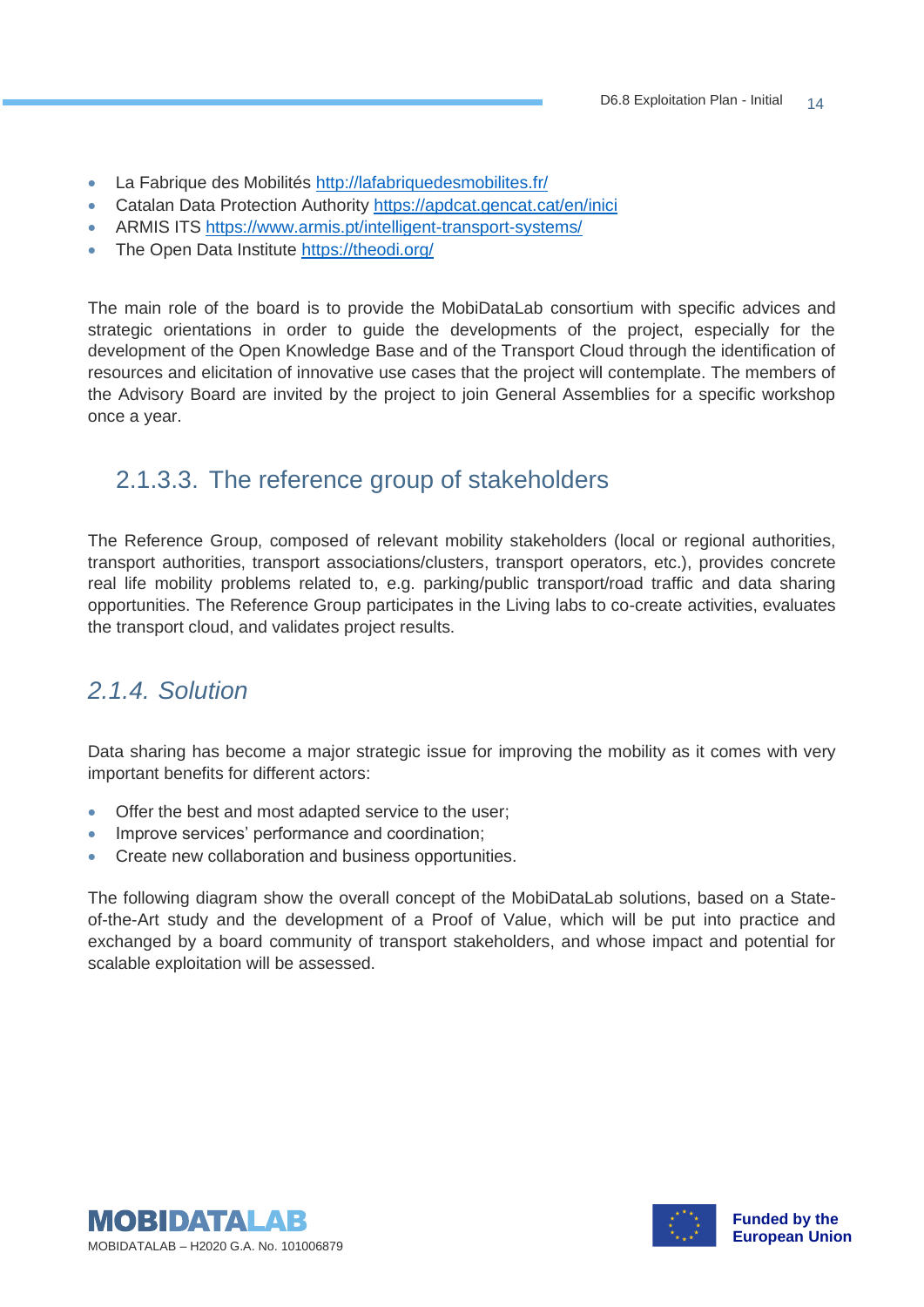

*Figure 3: Concept of the MobiDataLab project*

## <span id="page-14-1"></span><span id="page-14-0"></span>*2.1.5. Benefits*

By design, MobiDataLab takes a holistic approach that researches, collects, references and puts in action data sharing best practices and solutions. Simultaneously the project identifies, analyses and addresses operational bottlenecks of various types and dimensions (societal, legal and technological). Some particularities of the action and expected results are identified as main benefits various stakeholders may expect from the project:

- Labs, reference group and advisory board that are characterized by a mixed population of stakeholders (e.g. not only public authorities altogether as it is often the case in dedicated events/conferences/workshops);
- Open Knowledge Base featuring many Return-On-Experience (REX) Cities/Municipalities and public authorities are often calling for REX in different settings as necessary material for designing their own actions;
- Technical solutions for Data privacy Preservation which is a highly-evaluated "selling point";
- A cloud-based platform of services as an Open solution without vendor locking and openness for new entrants. Many Mobility as a Service (MaaS) platforms are emerging, and two models are possible: either "winner takes it all" (undesired) or open ecosystem (desired). the "Open MaaS" model is in line with MobiDataLab objectives. This approach is built upon a Transport Cloud Prototype using proven open source solutions, complemented by innovative data enrichment processors and anonymisation solutions, validated and continuously improved by Living and Virtual Labs. The Transport Cloud solution shall facilitate mobility data access and exchange for MaaS companies and developers;
- Living and Virtual Labs themselves as open innovation ecosystem to improve the data sharing culture.



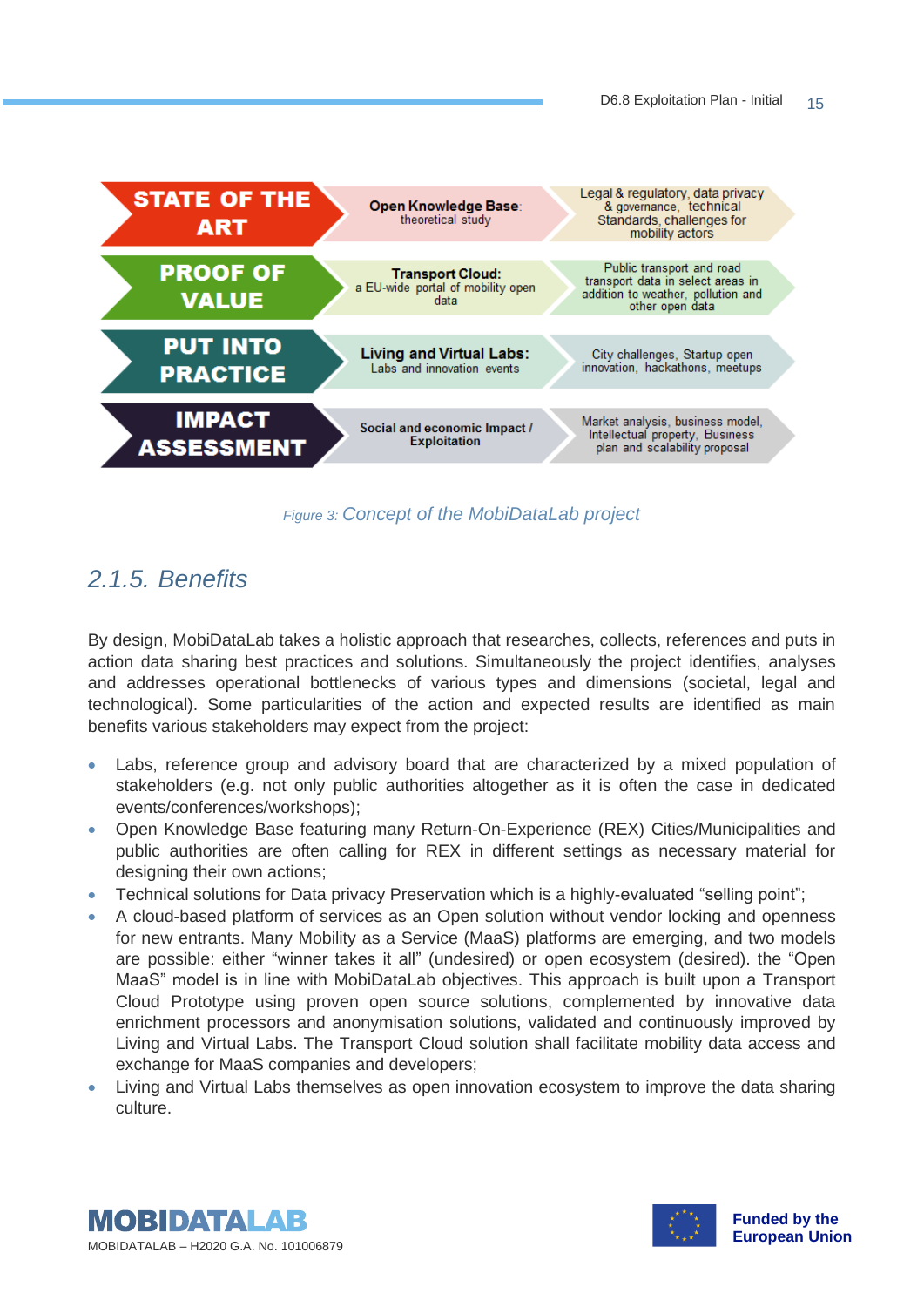### 2.2. Products and services value proposition

## <span id="page-15-0"></span>*2.2.1. Value of the open knowledge base*

Interoperability issues are one of the main barriers which prevent mobility data providers to share their data. For solving this interoperability issue, MobiDataLab proposes to conduct theoretical studies and to consolidate **an Open Knowledge Base** of standards as part of the WP2 of the project. More specifically, the aim of MobiDataLab throughout Task 2.3 (Standard Requirements) is to define a standardisation roadmap for both integrating existing data sharing standards (GTFS, NeTEx, SIRI, MDS, OGC features, CSW, DCAT-AP, etc.) and for promoting standardisation results. In the end this task will result in the mapping of technical requirements to current standards and any necessary extensions for development across all relevant WPs.

To achieve this objective, two steps are defined: a first one consisting of a state of the art of the different standards existing today in the field of data sharing and their applicability to MobiDataLab (M6 – July 2021), and a second one proposing suggestions about future standards and norms to be adopted for improved data sharing (M30 – July 2023).

#### <span id="page-15-1"></span>*2.2.2. Value of the Transport Cloud*

**The Transport Cloud** will demonstrate a cloud-based prototype platform for sharing transport data, accessible to all mobility actors involved in B2B and B2G models, evaluated by a Reference Group of data providers and data users through Living Labs participation. It is technically designed according to federated cloud principles and integrates access and interaction with internal and external resources in a one-stop interface. This innovative cloud solution will showcase how to facilitate the access to mobility data, in an open, interoperable and privacy reserving way, developing open tools and making them available. The transport cloud is primarily designed to demonstrate and offer solutions to reduce and, in some cases, remove current technical limitations identified as barriers to data reuse.

#### <span id="page-15-2"></span>*2.2.3. Value of the Living & Virtual labs*

**The Living Labs** are places where experts and users meet, share and exchange ideas leading to context-aware innovations, where context is a city, an industry or a region. The value of Living Labs lies in the diversification of the background of participants which can be citizens, experts, business people, governmental officials and in their alignment given a specific challenge that they all deem worth investigating and solving. Solutions coming out of Living Labs are pragmatic aiming to solve tangible problems of all participants. The combination of physical and virtual labs, enhances this even further allowing increasing the inclusion of more participants that would otherwise not be able to attend, either due to how those participants calculate their participation's cost-benefit ratio, due to other personal obligation or due to their inability to participate given mobility problems (e.g. people with reduced mobility).





**Funded by the European Union**

MOBIDATALAB – H2020 G.A. No. 101006879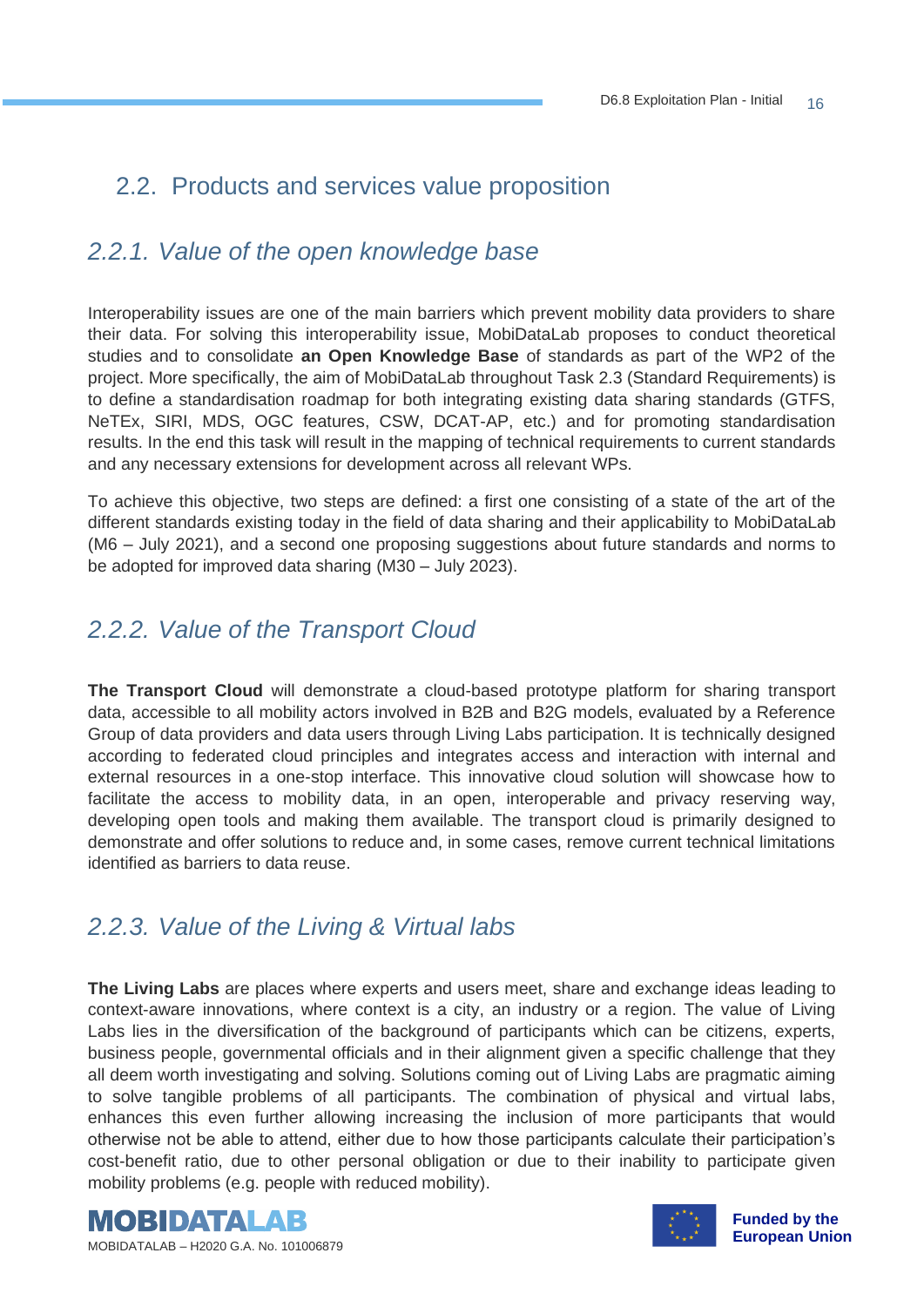## 3. Exploitation by the partners

In the following section, we describe initial thoughts, plans and strategic steps that each partner is envisaging for long term exploitation of project outcomes. Next chapter will elaborate possible joint exploitation plans that would not only accommodate with each partners objective but also would benefit from well-designed collaboration of the partners during and after the project.

## 3.1. AETHON

#### <span id="page-16-0"></span>*3.1.1. Key exploitation results*

## <span id="page-16-1"></span>3.1.1.1. New insights into UI design

AETHON is WP5 leader and leads the T5.1 - "Creation of the Virtual Lab – Extension of cloud's UI". This task will extend the User Interface with functionalities that empower it for becoming a Virtual Lab. Through this work, AETHON will gain new information for UI design, that will benefit other projects and private initiatives. Moreover, the UI functionalities can be part of a toolset kit as something that companies or municipalities can use.

The virtual Living Labs will contain functionalities that support its purpose and that closely resemble a social network with the addition of functionalities for data sharing and usage. Those will be modularised for adaptation to other projects that AETHON is working on (e.g., EFFICIOUS). AETHON also has an internal policy for releasing and maintaining open-source code in the company's GitHub account which will be considered at the end of the project. Last but not least, the functionalities developed in MobiDataLab will be extended towards improving the final offering of the project and align with the project's post-finalisation aspirations and goals to create a Living Labs implementation toolset.

#### <span id="page-16-2"></span>3.1.1.2. New data for user needs and requirements

AETHON is leading the T3.1 - "Actors' needs and cooperation framework". This task aims to explore the actors needs and identify the main actors that partake in data sharing in order to develop data sharing scenarios. The knowledge gained will lead AETHON to expand its capabilities into actor's needs and requirements elicitation thus, improving its level of service. Moreover, these insights may lead to new projects and ideas.

The Delphi method that was implemented in T3.1 is very significant in the sense that it generated data on experts' consensus with regards to the future of data sharing in Europe for the domains and use-cases of MobiDataLab. AETHON is actively working on data engineering for the domains of transportation and smart cities and the activities of the company align perfectly with the



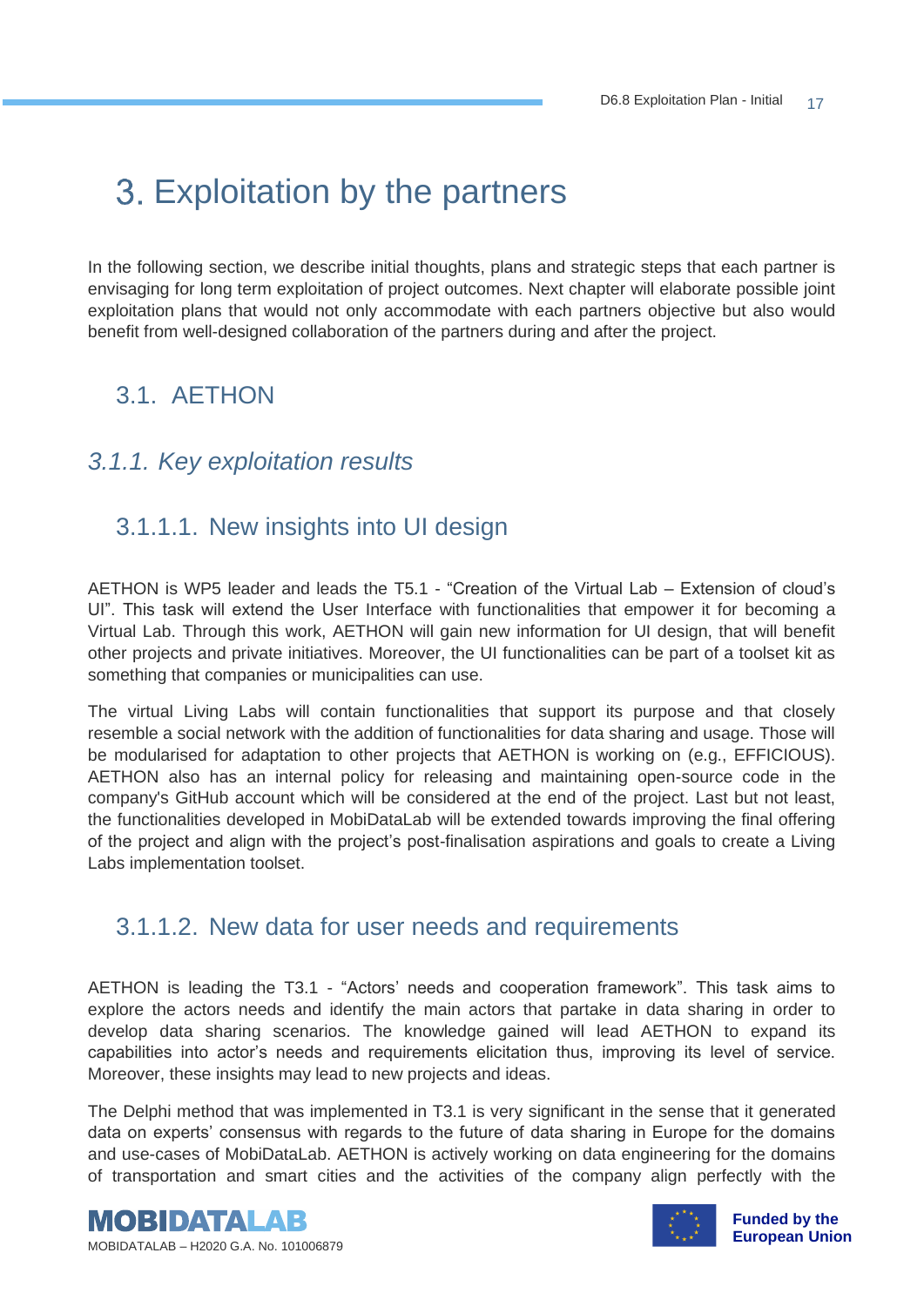requirements generated in the task and through the survey(s). The requirements will allow better service adaptation and customisation for future tasks and offerings.

## <span id="page-17-0"></span>3.1.1.3. MobiDataLab Virtual Lab

AETHON will analyse user requirements with respect to creating the virtual Living Lab (e.g., social features: messaging, commenting, or data exchange features: APIs for data sharing, security). The requirements will lead to modules generated for the purposes of the virtual Living Lab of which their usage could be generalised to other products (3.1.1.1). As a whole, the virtual Living Lab is expected to be a paradigm of building Living Labs interfaces with respect to the architecture and the modules (software artefacts) that support the UI. AETHON will examine whether the UI could be extended to become a standalone product or whether specific modules could be reutilised in other products.

## <span id="page-17-1"></span>*3.1.2. Initial exploitation strategy*

AETHON is a transportation engineering consultancy and expects to leverage the results from MobiDataLab both indirectly and directly. In the former case, AETHON will use the data and conclusions from the Delphi survey and the product definition of the Virtual Lab (user story maps, use-cases etc) to better understand the actor's and the stakeholder's needs and enable improved design of similar interfaces in the future through better understanding of the user. This extends to the testing/demonstration of MobiDataLab that will collect feedback on the Virtual Lab. In addition, AETHON will build upon the results of creating the Transport Cloud in terms of acquiring knowledge on open data sources and on data privacy. Last but not least, through MobiDataLab, AETHON will gain insights and knowledge on the data sharing culture in the transportation field allowing the tailored creation of products and services that address the needs and concerns of users (cities and Transport Service Providers – customers of AETHON). Through the Living Lab instances and events, AETHON will gain significant experience related with methodology of collecting data during the Living Lab instances. This methodology can be transferred to other projects and initiatives and can be offered as a service in the relevant stakeholders. In the latter case, AETHON aims to exploit the Virtual Lab directly as a solution of the Transport Cloud or separately, through the reuse of functionalities (code snippets) in other products and projects.

## 3.2. AKKA

## <span id="page-17-2"></span>*3.2.1. Key exploitation results*

## <span id="page-17-3"></span>3.2.1.1. MobiDataLab Transport Cloud and its Data Processors



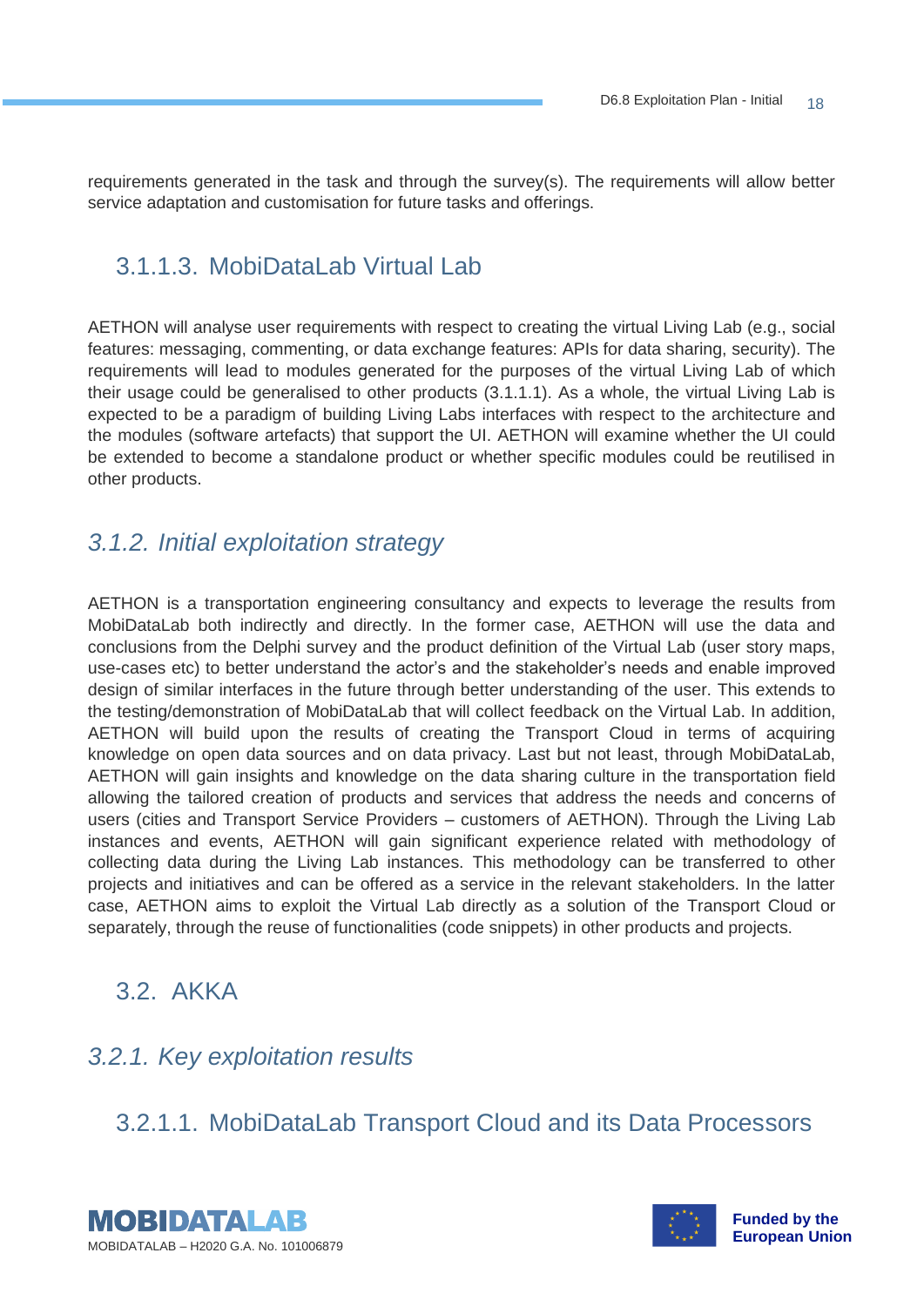AKKA is WPL of WP4 "Transport Cloud prototype" whose aim is to prototype a platform for searching, accessing and fusing multimodal mobility data in the cloud. Targets promised in the Grant Agreement are 200 datasets to be integrated, including metadata, data license information and privacy utility metrics (see T4.5).

Data Processors will be treated in Task 4.4 that aims to build richer and more powerful datasets combining them, and to contribute to the development of open tools allowing the enrichment of data. This task will start with the identification of datasets which could greatly be enhanced by combining the data with other datasets and gathering additional results. Different data enrichment techniques will be provided as open tools: semantic enrichment (combining with the Linked Open Data cloud, RDF/SPARQL) and geographical enrichment (tools for geocoding / projection, crossreferencing with spatial datasets, geodata APIs, OpenStreetMap data, etc.). The cloud federated architecture and the enrichment techniques are used for improving analysis of mobility data.

## <span id="page-18-0"></span>3.2.1.2. MobiDataLab Open Knowledge Base

AKKA is leading WP2 dedicated to Open Knowledge Base. MOKB aims to consolidate an Open Knowledge Base derived from the most important projects and initiatives implemented to date in the domain of transport data sharing. This open collaborative Content Management System, with metadata catalogue of knowledge categories and search functions, will follow a Wikimedia-based approach. The knowledge categories will document legal and regulatory aspects, data privacy, data governance, standards and cloud frameworks.

#### <span id="page-18-1"></span>*3.2.2. Initial exploitation strategy*

AKKA, as a consulting and engineering company, expects to use the results as a set of reference solutions when proposing the development and integration of smart and collaborative systems for connected and automated operations in smart cities, railway triage stations, airports and harbours. These operations can be coupled with our expertise in addressing possible extensions to the management of smart grids and energy flexibility sources, the further development of innovative data exchange and processing platforms based on open industrial standards (e.g. oneM2M, OGC Features and Sensor Things services, etc.).

Moreover, AKKA will design and establish specific partnerships with start-ups or selected SMEs in order to accompany them in new markets (abroad and/or targeting other vertical markets) thanks to AKKA's scaling factor (+20k engineers, worldwide implantation, with strong presence in the EU) and expertise in numerous vertical industry sectors. As a summary, initial plans are based on the following action paths:

- AKKA recognized as a key technical provider for evolutions of the MOKB and the MTC while maintaining and expanding the in-place R&D partnership;
- A Freemium model is envisaged for selling the usage of MobiDataLab services; particular care will be spent on the evolution of the MobiDataLab Value Proposition for defining different level of services in the use of the MTC beyond the project;



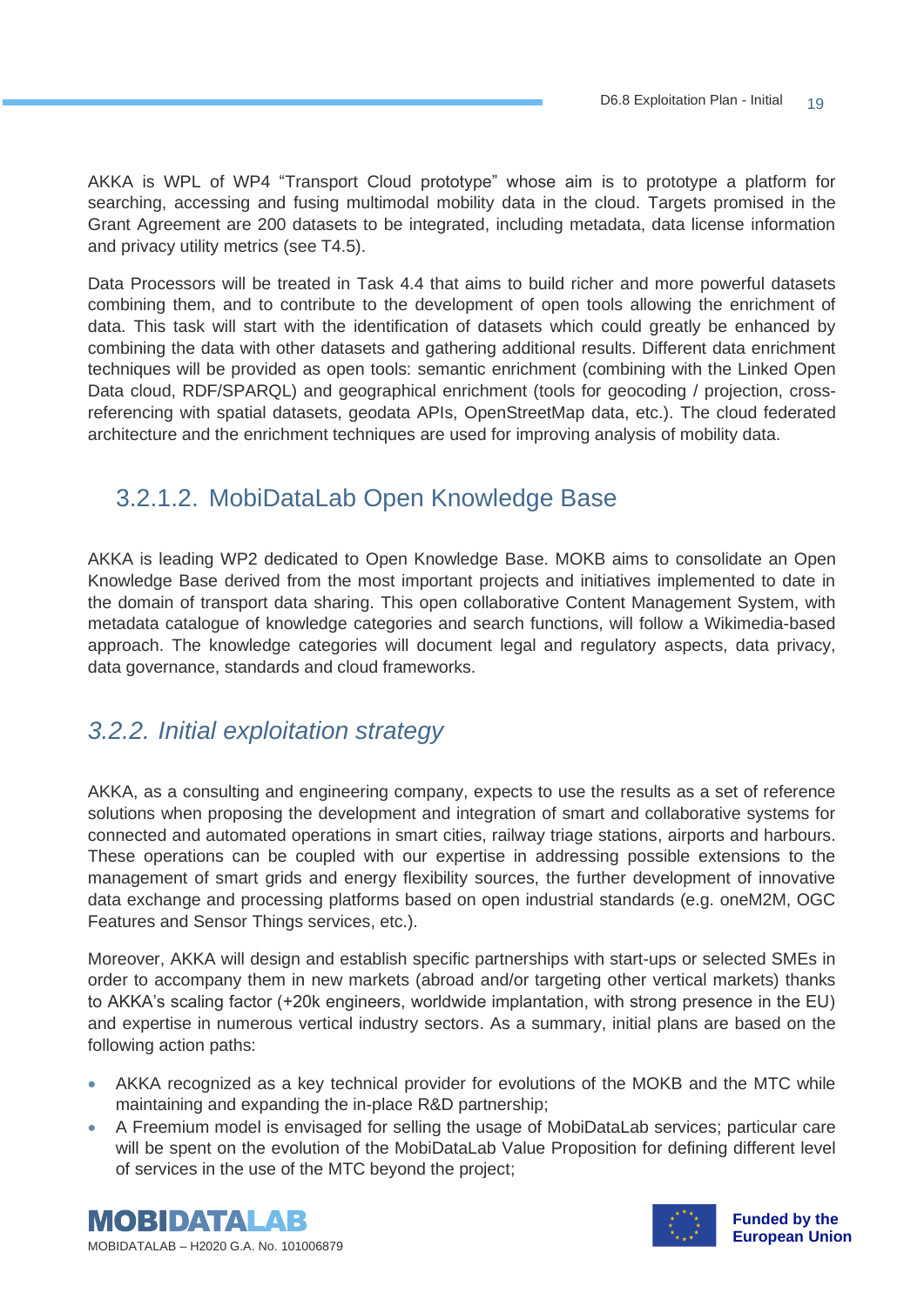- Ensure coherence and positioning of MobiDataLab outcomes with the company's Global Offer Portfolio (GOP);
- Leverage on AKKA customers large portfolio for expanding the reputation and adoption of MobiDataLab technical solutions.

## 3.3. CNR

## <span id="page-19-0"></span>*3.3.1. Key exploitation results*

## <span id="page-19-1"></span>3.3.1.1. New techniques for semantic enrichment of mobility data

The novel semantic enrichment techniques designed by CNR will be used within the project for improving the analysis of mobility data possibly offering actionable insights for the project partners and other stakeholders.

All the software tools and the methodologies developed by CNR will be made available to the scientific communities in the areas of mobility and transportation with open software licenses favoring reuse and grow of the communities.

## <span id="page-19-2"></span>3.3.1.2. New insights into cloud technologies for federating transportation data sources

CNR will gain new insights from the conception, definition and design of the open solution supporting the MobiDataLab cloud federation enabling the European-wide sharing and transnational access to heterogeneous sources of mobility data. Novel expertise will come from the evaluation of the different cloud solutions and frameworks that can be used within the project for transport data sharing. The development of demonstrators for the data sharing architecture will enrich the portfolio of advanced solutions offered by CNR for ensuring efficient data access in a secure and seamless way.

All the software tools and the methodologies developed by CNR will be made available to the scientific communities in the areas of cloud federations and data sharing with open software licenses favouring reuse and grow of the communities.

## <span id="page-19-3"></span>*3.3.2. Initial exploitation strategy*

As a non-profit, academic institution, CNR intends to be involved in challenging, real-life problems so as to extend its expertise and research interests to new impactful areas and thus advance and proliferate scientific knowledge. The exploitation of the project outcomes from CNR will be in the context of its mission and the national strategic plans, which extend in the following directions:



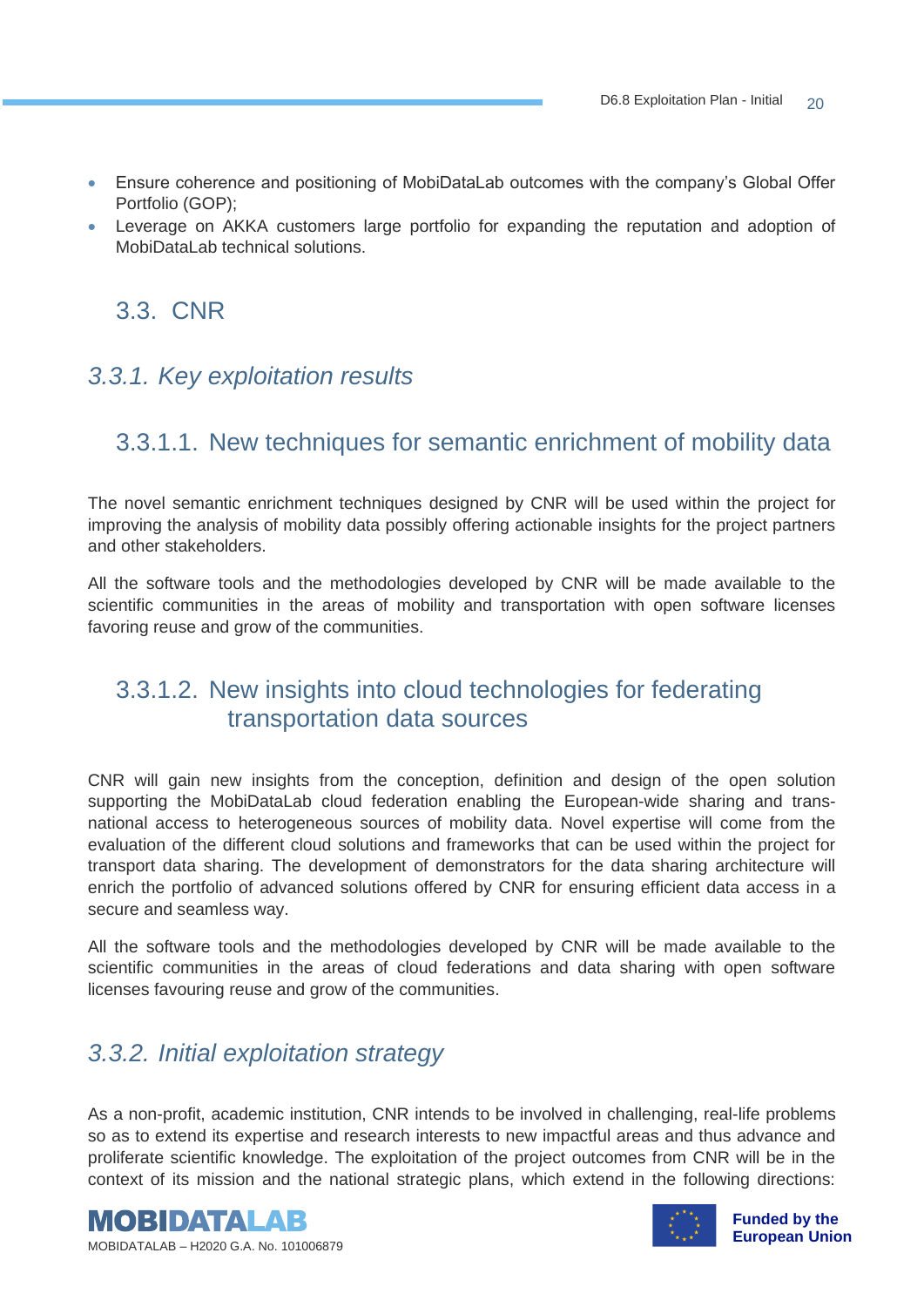advancements of knowledge, education, promotion and dissemination of (multi-disciplinary) research, support of open-source initiatives, innovation and technology transfer towards the national industries. Specifically, CNR will benefit from the scientific advances obtained from the cooperation with all other partners in the project and will exploit the novel methodologies developed and the expertise acquired by presenting project results at scientific events and publishing them in international, high-impact venues. CNR will transfer and share acquired expertise with other researchers (universities and research institutes) with the aim of creating, advancing, and disseminating the knowledge acquired. The project output will be exploited to fertilise new collaborative research work in the context of novel approaches for mobility data sharing, semantic enrichment of mobility data, new services with major added value. Furthermore, the novel methodologies and the knowledge learned will be transferred to students in the PhD and Master courses taught.

Finally, CNR will exploit the increased skills and domain knowledge learned to contribute in new regional, national, and international research projects and will collaborate with partners and other stakeholders willing to incorporate MobiDataLab research results in their products/services in order to improve its positioning for future and enhanced opportunities of cooperation with industrial realities.

## 3.4. F6S

## <span id="page-20-0"></span>*3.4.1. Key exploitation results*

## <span id="page-20-1"></span>3.4.1.1. Network of corporates and startups

F6S participates in WP3 "New data sharing services and business models" and WP5 "Living and Virtual Labs". The tasks run in the scope of both WPs are expected to enlarge the F6S community and platform members. Throughout this work, F6S will have access to a network of corporate innovators from the mobility/transport sectors (i.e., data providers) and data-driven startups (that solve challenges and experiments), and from that close contact it is expected to add more users to its network and reach out to different market segments.

#### <span id="page-20-2"></span>3.4.1.2. New services for corporates and startups

As a community builder and services provider, F6S currently has 3.5 million users, and its constantly testing and validating new revenue models that can generate value to other users. By participating in WP5 "Living and Virtual Labs", F6S will learn from other more experienced project partners on how to design and implement challenge-based events and engage corporates and start-ups, with the goal of incorporating those activities as future added-value services provided by F6S, either through its platform or by participating in other similar European and international projects.



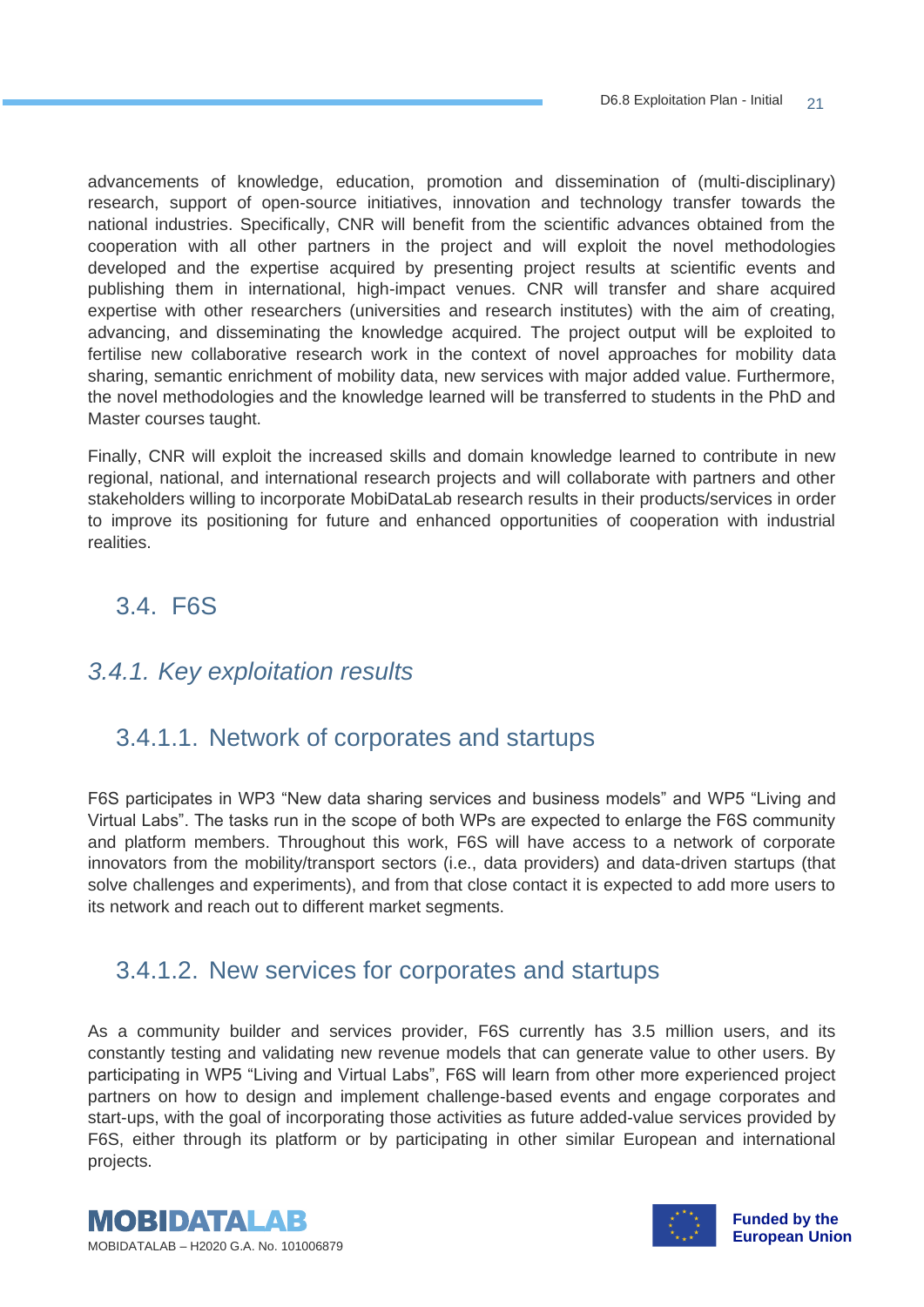## <span id="page-21-0"></span>*3.4.2. Initial exploitation strategy*

F6S is much experienced in animating the innovators network, being the largest startup/SME community globally. Thus, with its involvement in the MobiDataLab project, it is expected to attract more corporate innovators from the mobility/transport sectors and data-driven startups to be part of its network of already 3.5 million users. The main goal is not only to enlarge its community, but also to reach out to the market segments represented at MobiDataLab, i.e., transport and data sharing, and extend to all other sectors where data sharing is an added value. This is expected to be done mainly by participating in WP3 "New data sharing services and business models" and WP5 "Living and Virtual Labs".

F6S delivers more than €2 billion every year to startups and SMEs with leading CRM for deal flow, corporate challenges, structured programmes, startup services, corporate partnering, recruiting, government grants and free startup resources. F6S is also the leading platform for application management for commercial, corporate, government, university, and other accelerator programmes, helping more than 17.000 such initiatives worldwide. With a strong participation in WP5 "Living and Virtual Labs", in the engagement of tech startups and SMEs, F6S intends to learn with other more experienced project partners in the organization of hackathons/datathons/codathons and the methodology used, to explore these activities as future added-value services. Other activities can also be considered, based on lessons learned from the overall project.

Finally, as leader of Task 6.5 "Cooperation with other projects and initiatives", F6S intends to closely engage with other entities, initiatives and projects to enlarge its network.

## 3.5. HERE

## <span id="page-21-1"></span>*3.5.1. Key exploitation results*

## <span id="page-21-2"></span>3.5.1.1. Interoperable interfaces for exchange of mobility relevant data and services

Interoperable interfaces are key success factor for data exchange and data usage. HERE, as a platform company will pay a particular attention to the technical solutions envisaged and will ensure the most possible usage of open standards for the different technical modules, data formats and communication protocols.

## <span id="page-21-3"></span>3.5.1.2. Tools and services

Tools and services that enable the usage of data and/or providing services based on mobility data with be another result of the MobiDataLab project. These assets will support and accelerate the



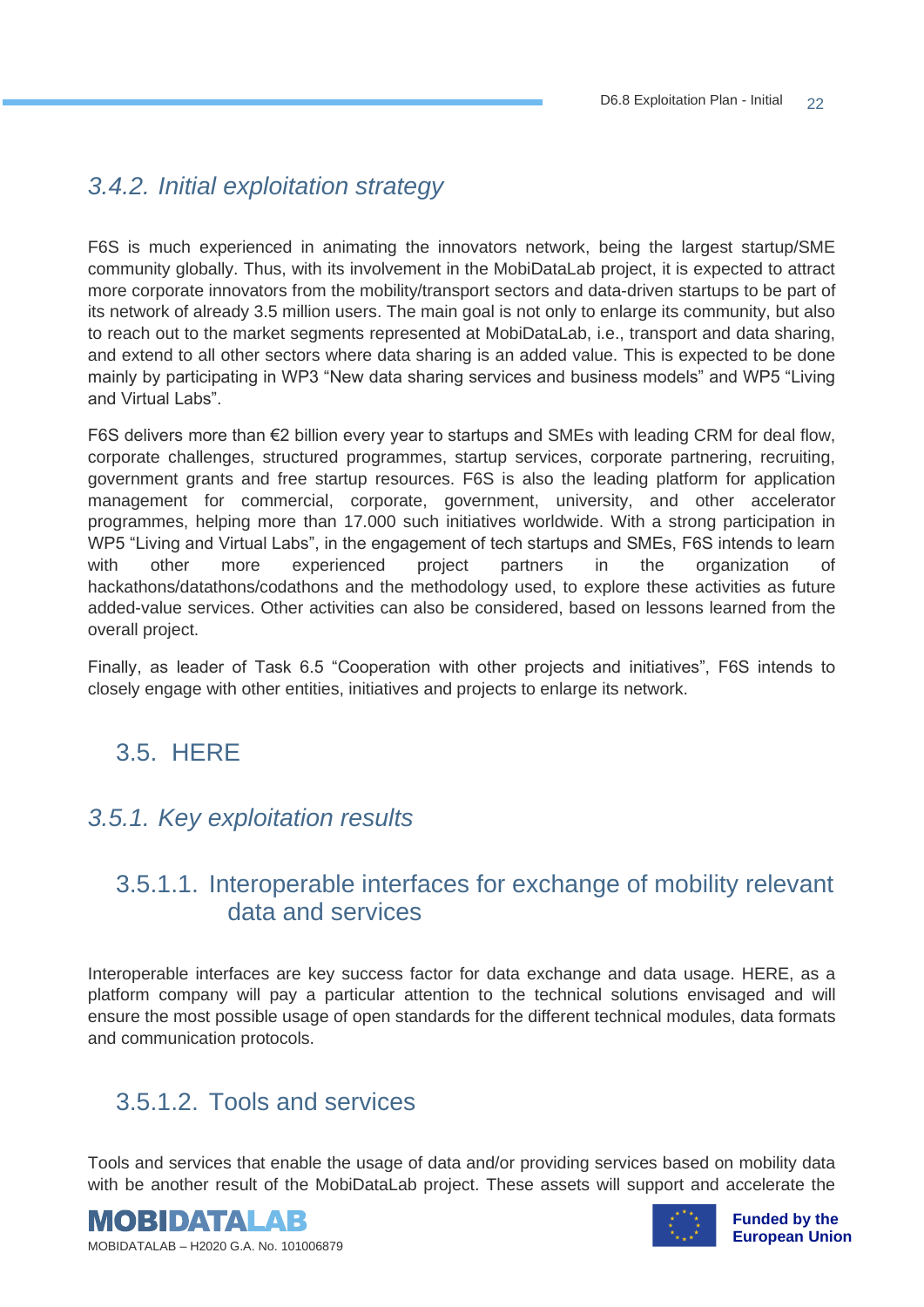growing of the ecosystem(s) around mobility data. The tools and services are also used to connect between platforms to make use of different datasets across the systems.

## <span id="page-22-0"></span>3.5.1.3. Available data sets

With the role of HERE as a content provider, an outcome of the MobiDataLab project will be the accessibility of data via tools and services. The definition of interoperable APIs and data formats and its usage for mobility data aligned with requirements, such as data privacy and protection are a further exploitation result for HERE.

#### <span id="page-22-1"></span>3.5.1.4. Datathon and developer engagement

The datathon as one of the living labs is another key exploitable result. Events like hackathons, datathons, codagons etc.are accelerators for inventions that can be made with provided data and services within a fruitful environment. These events can be seen as incubator events or "initial seeding" to test and grow the developed early stages within the project stakeholder group.

#### <span id="page-22-2"></span>*3.5.2. Initial exploitation strategy*

HERE is engaged in many relevant standardization bodies and communities to define and establish standards. The outcomes and learnings made within the MobiDataLab project will be integrated in standards discussions, the refinement of existing standards and will influence the discussion on new standards.

To extend the ecosystem of tools and services for using data/services and interacting with data for manifold use-cases, MobiDataLab results will be integrated into existing ecosystems as reusable assets.

With the initial "seeding" of ideas in the living labs new ideas will be generated and existing ideas will be reviewed, evaluated and extended by the participants of the living labs. They can also be seen as incubators and influencers to scale the usage of platforms, data, tools and services.

## 3.6. ICOOR

## <span id="page-22-3"></span>*3.6.1. Key exploitation results*

ICOOR main Key Exploitable results can be summarized as followed:

• The evaluation framework developed in T3.5 Societal and Environmental Impacts of Data Sharing Assessment Framework constitutes a general methodology that can be scaled up to



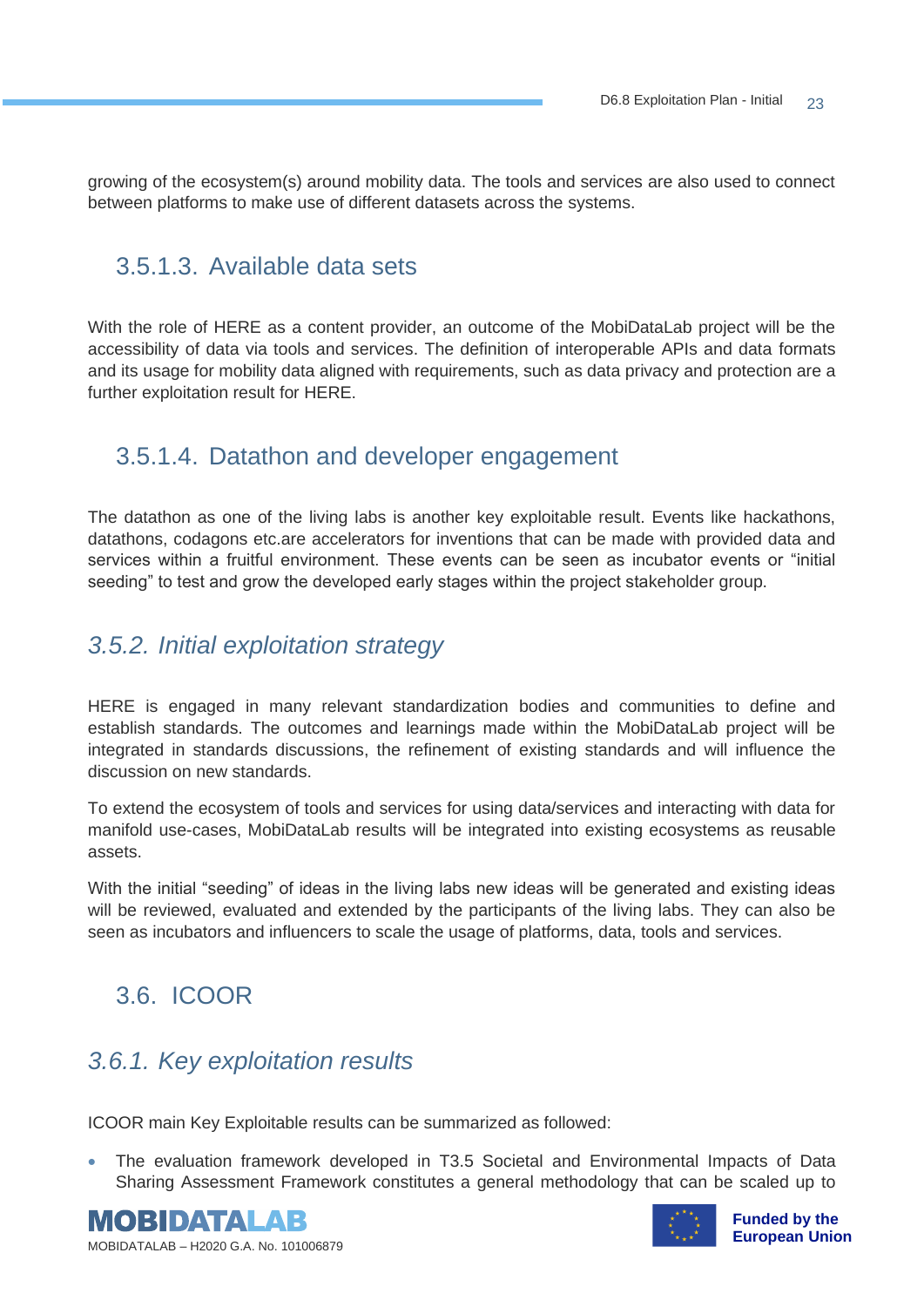measure the impact of data sharing services over the economy, society and environment. This task can also be the starting point for further research that can constitute papers to be presented in specific conferences. Moreover, the evaluation framework can be proposed as new methodology to be used in new research and innovation projects.

• The acceptance assessment methodology of business models for stakeholders' collaboration in the data-sharing culture will be a fundamental starting point for the actual stakeholders' engagement and, consequently, for the exploitation of the results to the interested stakeholders.

## <span id="page-23-0"></span>3.6.1.1. Evaluation framework for the transport data sharing culture

In T3.5 Societal and Environmental Impacts of Data Sharing Assessment Framework, ICOOR will provide a generalised evaluation framework that could be used to assess the impact of data sharing services also on stakeholders' trust and collaboration. Within this framework, a questionnaire investigating users' acceptance of data sharing services and of new business models will be provided. Furthermore, in the context of T5.2 Quantification and measurement of data exchange culture, the questionnaire will be used to assess the impact of the data sharing culture with the participation of the Living Labs.

#### <span id="page-23-1"></span>3.6.1.2. Acceptance assessment methodology for Transport data sharing business models

As WP3 New data sharing services and business model leader, ICOOR will guide the actions within this work package in order to analyse the market's state-of the-art and enhance the potential impact of digitalization and data sharing on different actors and on different areas of mobility and transport (economic, social, environmental, etc.). In particular, WP3 goals are related to:

- Understanding of the state of the art in terms of actors involved, their needs and identify the current best practices in stakeholders' collaboration in data sharing;
- Definition of the current market potential in terms of supply of new products and services and in terms of potential improvements in transport flows efficiency;
- Determination of the novelties that can be introduced to improve the Transport Cloud;
- Support of new business ideas;
- Guide of the evaluation of the new data sharing services and of new business models.

Within the evaluation framework, a specific methodology to assess the stakeholders' acceptance of the novel business models will be developed.



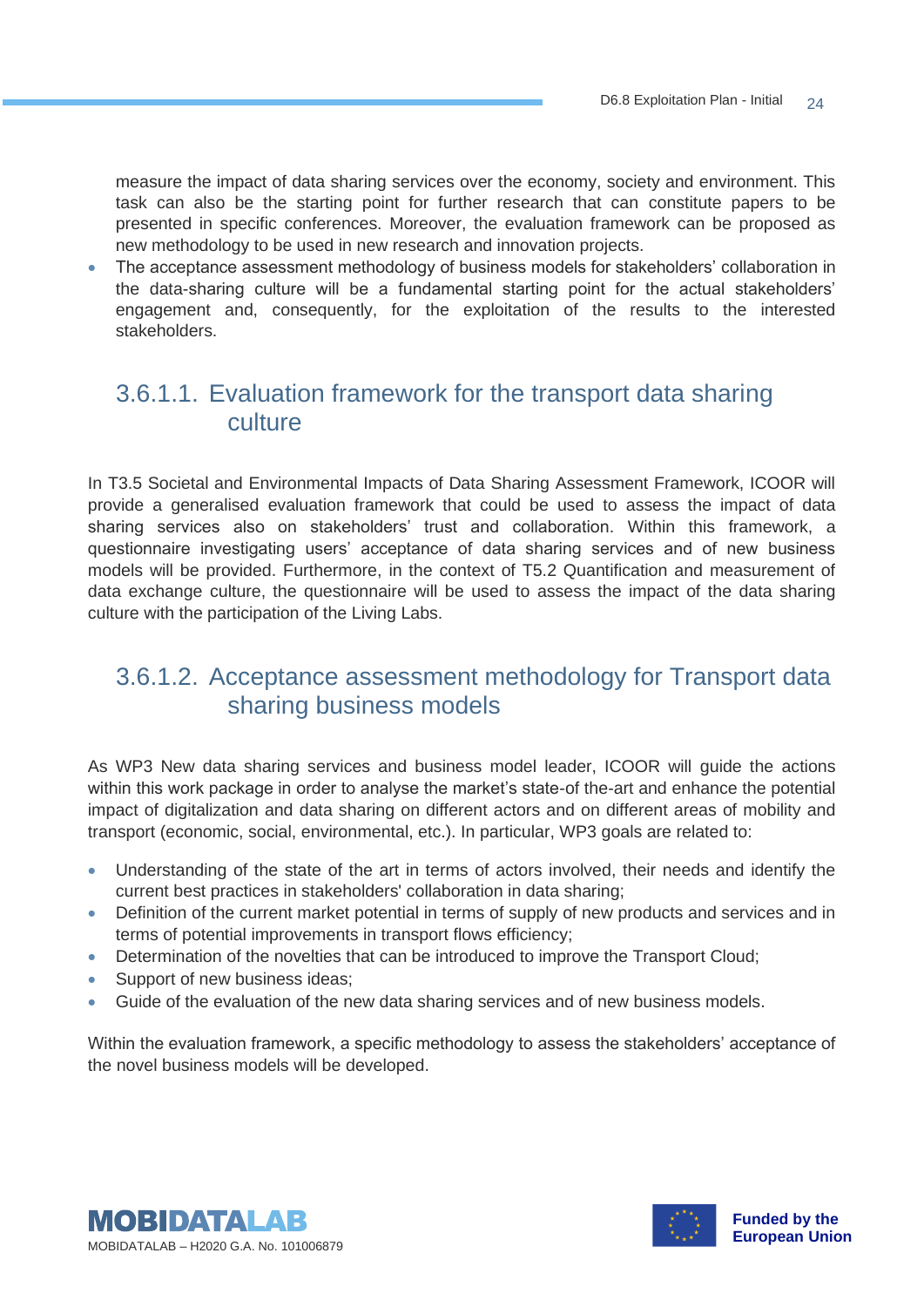## <span id="page-24-0"></span>*3.6.2. Initial exploitation strategy*

Within MobiDataLab, ICOOR will support initiation, operation and evaluation of solutions comparable with those conducted in this project. The skills and knowledge gained within this project will also provide a better understanding and further qualification of the research and implementation of digitalisation and data sharing in transport solutions.

The research methodology proposed within MobiDataLab will be used in future public research as well as in applied research and innovation projects for industrial and other commercial clients. ICOOR will use the knowledge generated through this project for:

- generating new research and innovation projects related to ITS, big data analytics, smart city;
- establishing new strategic partnerships with industry actors;
- educational purposes, for instance by organizing training sessions in the different locations of the Interuniversity Consortium. Students will get in touch with the project and will be offered the possibility to carry out research on different aspects related to the project.

## 3.7. KISIO

## <span id="page-24-1"></span>*3.7.1. Key exploitation results*

## <span id="page-24-2"></span>3.7.1.1. New commercial channel for journey planner

Journey planner is the core business of KISIO. However, the results of a journey planner are about as good as the availability of quality of data.

This project would allow KISIO to extend this business model to include additional data sets to improve its coverage in the European market. Moreover, it would allow KISIO to extend its product offering by including data sets other than public transport in its journey planning results – notably other types of open data such as road data or weather data.

In fact, KISIO would propose to commercialize private mobility data sets within its journey planning package as a premium offer. This will be based on a shared revenue model to encourage private mobility actors to provide access to their data sets.

## <span id="page-24-3"></span>3.7.1.2. New and enhanced journey planning parameters

By leveraging additional data sources, KISIO could add new parameters to Navitia journey planner that would help user to plan journeys according to his own criteria, for example:

- **Occupancy**
- Comfort



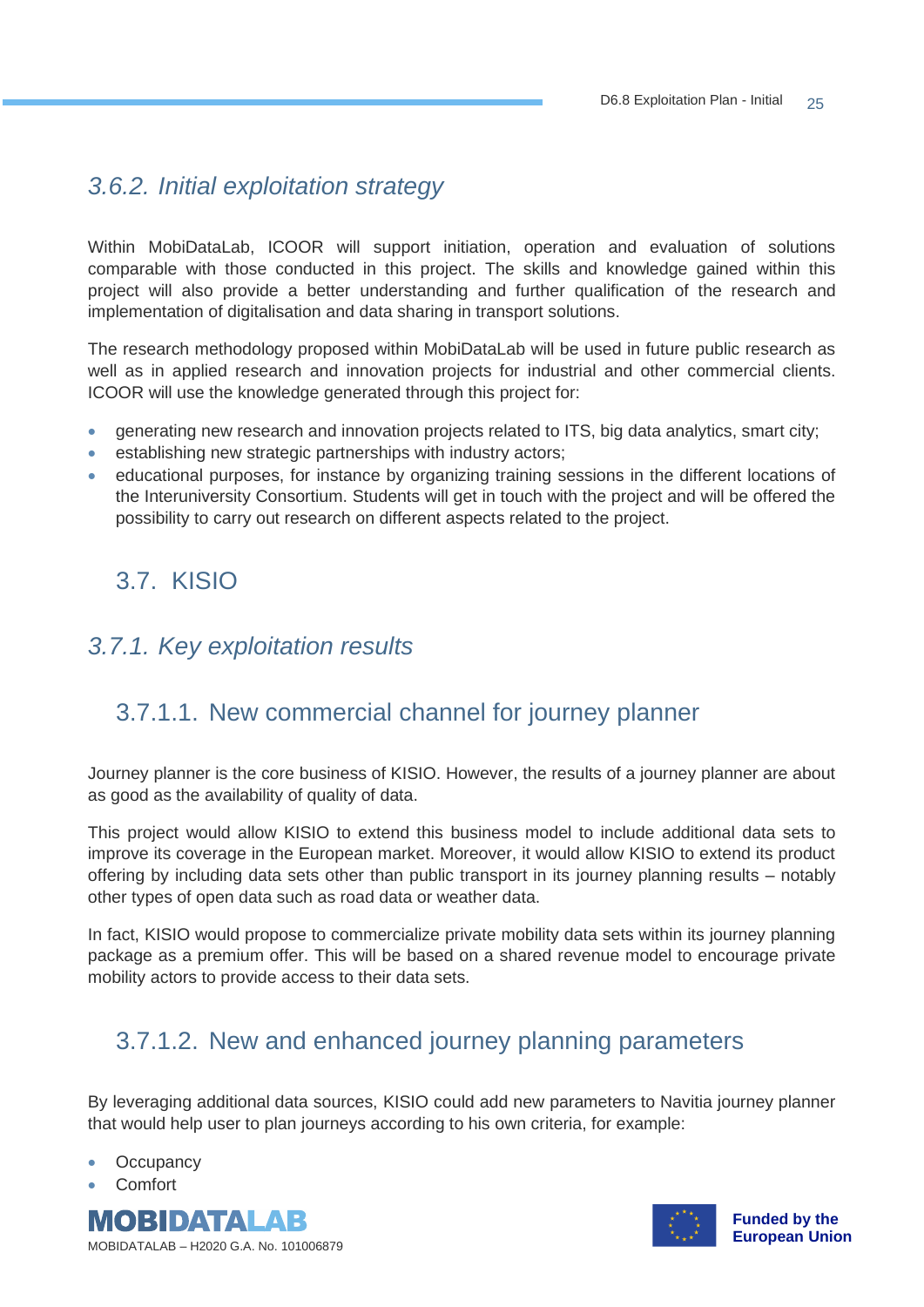- Pollution
- Accessibility
- Traffic
- Arrival time

These new or enhanced criteria could be combined with existing parameters to help user find the journey that best suit his needs

## <span id="page-25-0"></span>3.7.1.3. API usage monitoring

One way to retrieve and share data from journey planner is to track API usage. This requires the use of an API Manager which might be part of the MTC.

By using such an API Manager, KISIO will better understand customer needs which in turn will allow us to fine tune Navitia roadmap according to these user needs.

## <span id="page-25-1"></span>3.7.1.4. Access to journey planner data

MobiDataLab will create a solution to access data generated by KISIO's journey planner. This will need a legal analysis on who the data belongs to and if authorization from the transit agency is needed.

Such data could be very useful to identify and maybe more importantly to predict usages. For example, we have the historic of all journey planning requests. If we correlate these search requests with for example ticketing data, we can create a model that will predict, based on actual search requests, the journeys that will be done. With such model, a public transport authority could better organise and manage public transports to make sure the offer will meet the expected demand.

## <span id="page-25-2"></span>3.7.1.5. Enhanced conversion tools

KISIO will identify, develop and contribute to the creation of open tools to facilitate the conversion from one standard to the other (e.g. NetEx, SIRI, GTFS, MDS, GBFS, etc.), the combination of different types of data, and the verification of their quality.

Such tools will be used in the context of the MobiDataLab project but will also benefit KISIO as they will be used also by KISIO data quality teams to facilitate integration or open or private data for KISIO customers.



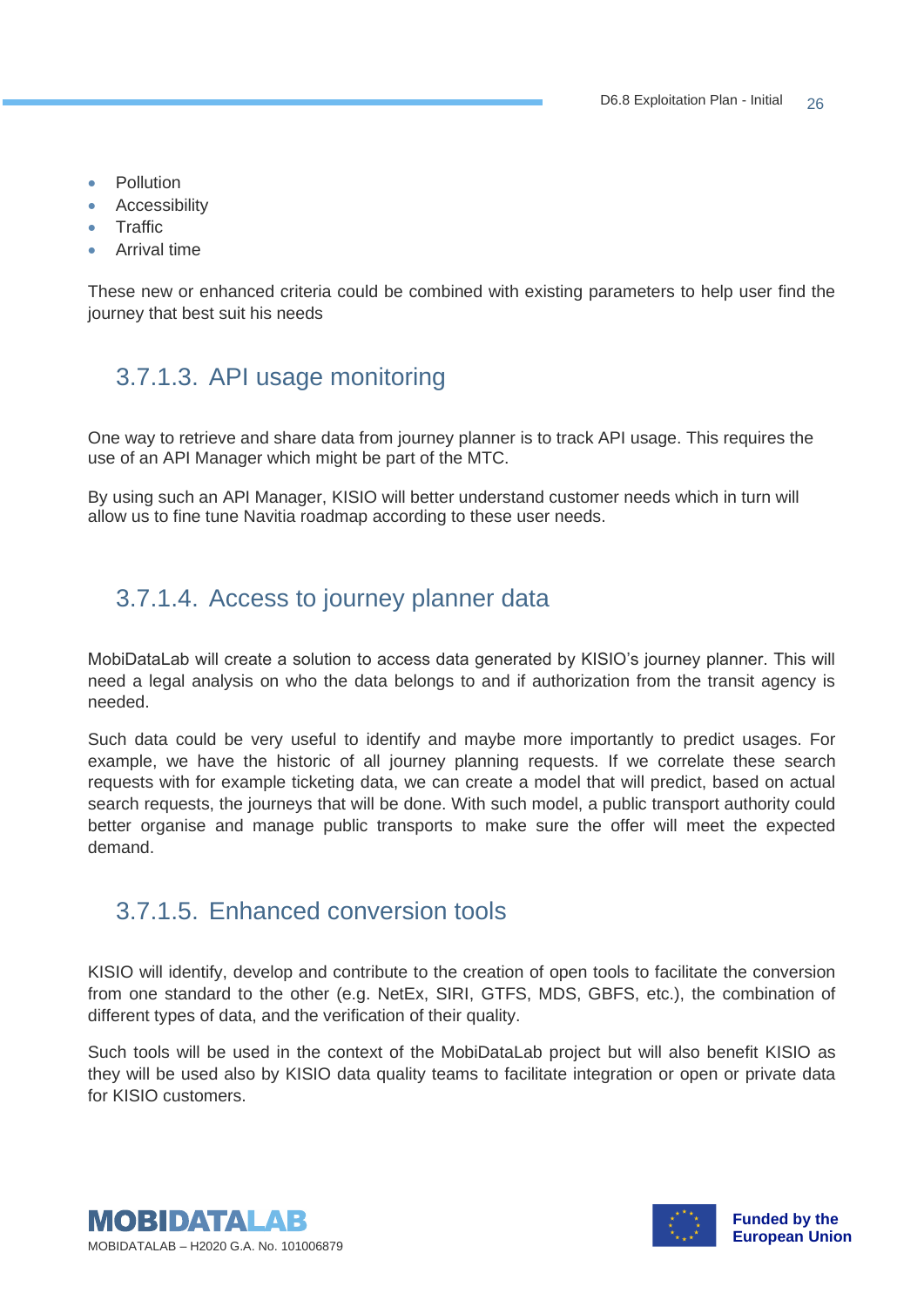## <span id="page-26-0"></span>*3.7.2. Initial exploitation strategy*

KISIO will provide access to our core product suite Navitia, which is an intermodal passenger information system, access to our open-data portal Navitia.io, which provides access to high quality open data for public transport in over 30+ countries, as well as access to tools, API, infrastructure that facilitate access to public transport to rapidly innovate and deploy new solutions.

Further on the technical side, we will co-develop new prototypes or modules for Transport Cloud to provide access to tools such as access control (API management) as well as explore an easy-toaccess means to reuse mobility data including public transport data.

At least once a year, KISIO will call the partners for a meeting dedicated to the exploitation of the results and the Intellectual Property Rights (IPR) management. The objectives of these meetings will be to review the developments realised within previous year, anticipate the results to come and solve any dispute that may occur between partners on that matter.

Each partner will plan how to turn the results of the project into commercial products and business opportunities. In doing so, IPR issues will be considered carefully and in full transparency.

## 3.8. KUL

## <span id="page-26-1"></span>*3.8.1. Key exploitation results*

## <span id="page-26-2"></span>3.8.1.1. Legal and regulatory analysis

Various EU legal frameworks impose or incentivise data sharing in the EU. The existence of multiple legislation has however led to a fragmented landscape which hinders public authorities and private operators alike from understanding and assessing data-sharing obligations. At the same time, a number of legal challenges remains. KU Leuven (CiTiP) will examine the existing legal instruments and regulatory framework with a view to, first, conducting an assessment of the potential legal bottlenecks that hinder data sharing, and second, propose recommendations on how to address them.

The findings of both analyses can be used by:

- public/regulatory authorities, who can reflect on the legal and regulatory changes that may need to be performed, at EU or national level, thereby driving the policy debates forward.
- private actors, who can get a better understanding of the obstacles that need to be overcome to increase data sharing and how they can organise their business accordingly. On that basis, they can also become better equipped to participate to the EU or national policy debates.

## <span id="page-26-3"></span>3.8.1.2. Data governance mechanisms



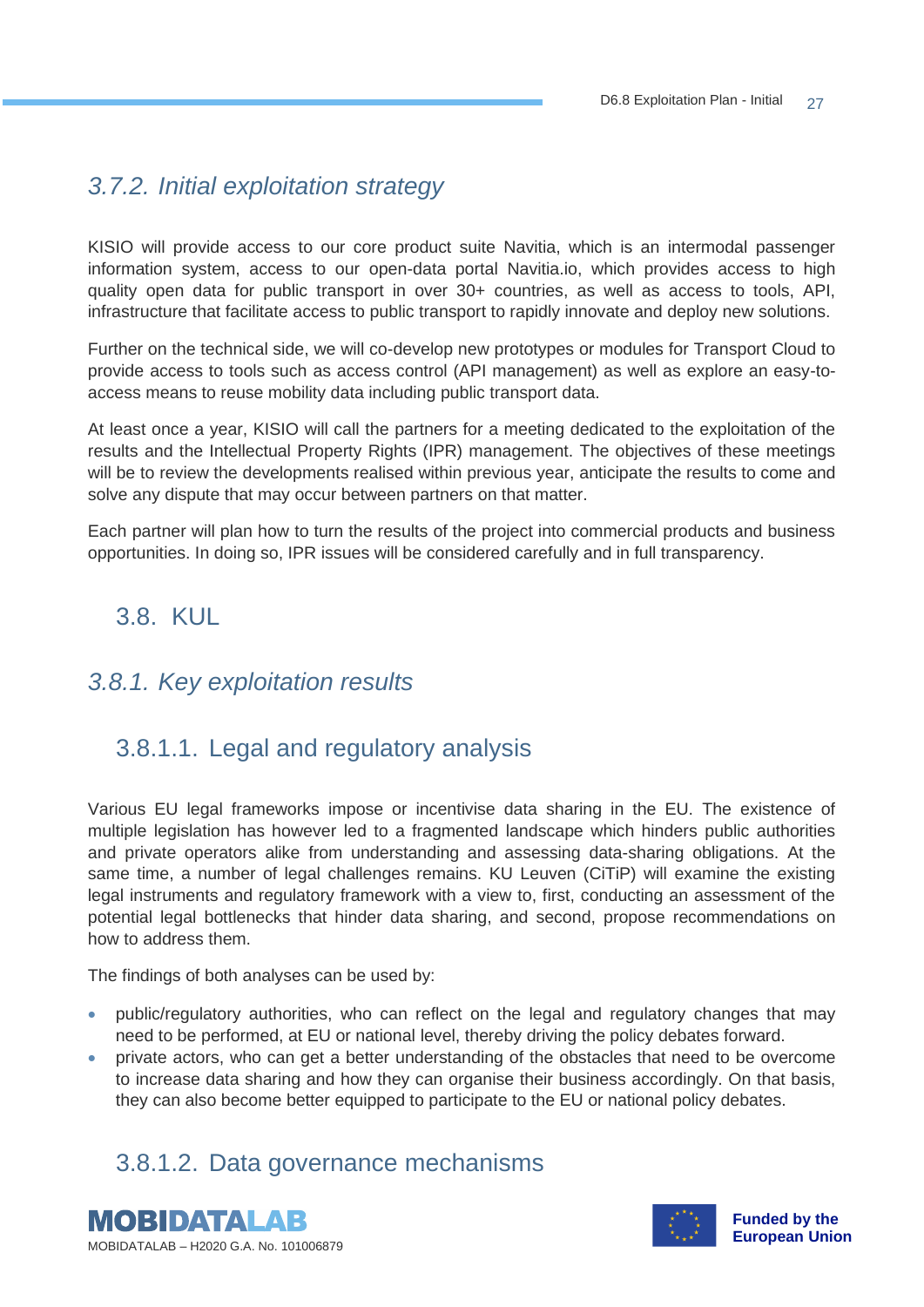In the current EU policy context, data governance is mainly referred to as an organisational and legal framework that could serve the objective to facilitate access to and reuse of data. From a legal standpoint, data transactions (as uni-, bi- and multi-lateral exchanges) through which data sharing and reuse are realised make up the kernel of this framework. Many different data governance mechanisms can be designed, such as data commons and data pools, data trusts and various forms of independence stewardship of data. KU Leuven (CiTiP) will first map the existing and suggested forms of data governance mechanisms, and second, provide recommendations for the mechanisms that can lead to optimum forms of data sharing.

The findings of both analyses can be used in similar ways as those described under 3.8.1.1.

#### <span id="page-27-0"></span>*3.8.2. Initial exploitation strategy*

Being an academic research centre, CiTiP's objective is to advance the already existing knowledge and to examine the compliance of new information technologies with the European legal frameworks related to data and to ICT. The research serves to expand the existing knowledge and establish and expand CiTiP KU Leuven's spheres of competence. The results will be used in future research and exploited mainly by publishing in (scientific) journals, contributing to conferences, through the Centre's education activities, by leveraging the findings to other business sectors and by contributing policy recommendations.

## 3.9. POLIS

#### <span id="page-27-1"></span>*3.9.1. Key exploitation results*

As a network of city and regional authorities promoting transport innovation and sustainable mobility, POLIS is most interested in the knowledge built and insights gained within the project related to data sharing challenges, opportunities and governance models. Data is a high priority of the POLIS agenda for several reasons. Firstly, the role of POLIS members (public authorities) in the data space is expanding rapidly through activities such as open data, data acquisition from the market to support different transport tasks and functions and crowd-sourced data, and data analysis to gather travel insights. Secondly, the EU's itself has adopted an ambitious data agenda, of which data sharing is a key component and which is building on the ITS Directive in the mobility data domain. POLIS is particularly interested in the tasks and associated deliverables dealing with legal frameworks, data sharing technologies, standards, technological developments, business and revenue models, societal and environmental impacts.

#### <span id="page-27-2"></span>*3.9.2. Initial exploitation strategy*

POLIS plans to bring the knowledge, insights and potentially the tools developed to its members (local and regional authorities) through various channels, notably the POLIS Traffic Efficiency



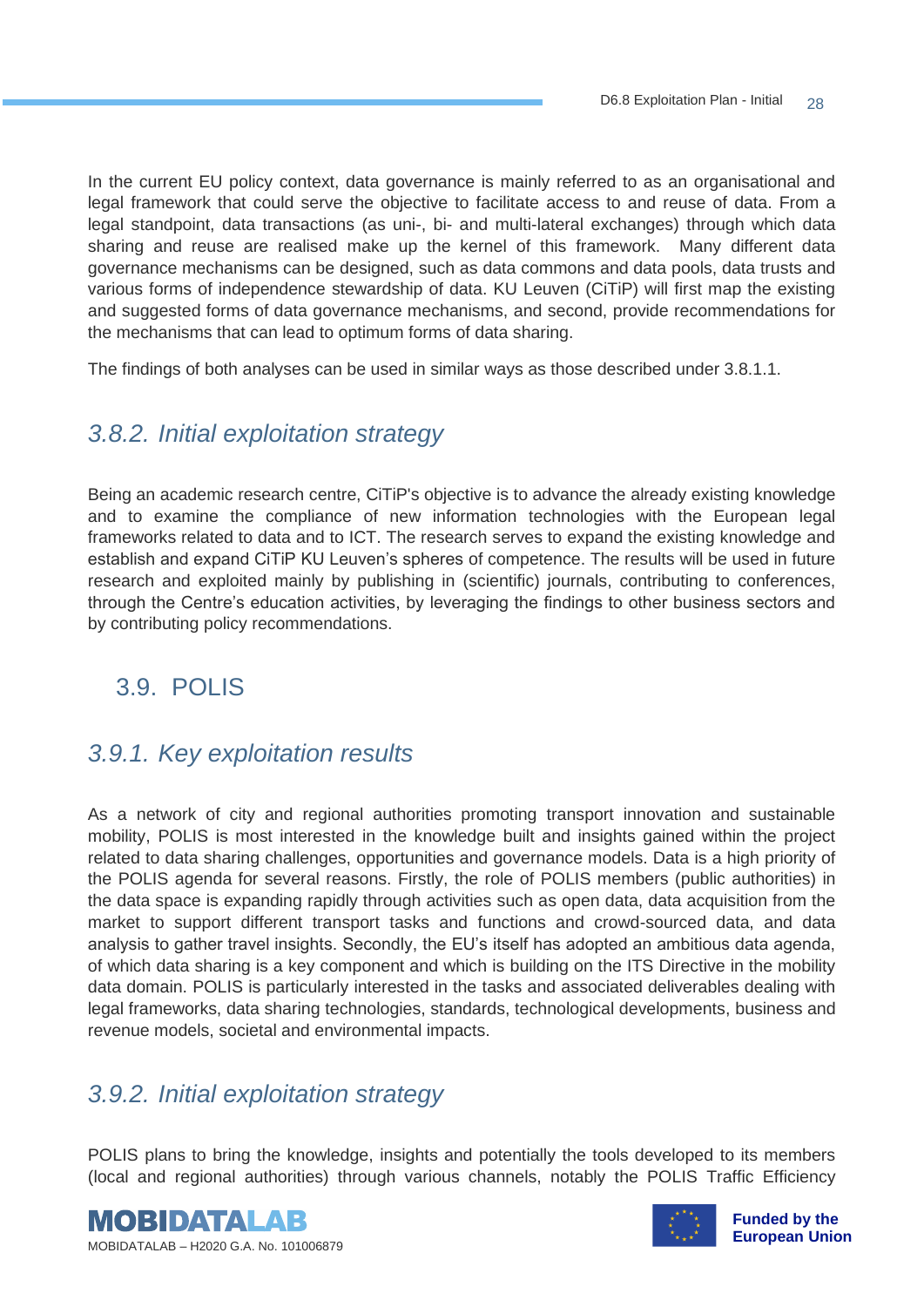Working Group. The Working Group has established a data stream comprising webinars and workshops to enable members to share experiences and pain-points on their data-related activities. Data sharing is a central issue of the data activities, alongside other topical issues such as data privacy, data governance and standards, which MobiDataLab can shed light on.

POLIS is actively involved in other many other data activities and is regularly consulted by the European Commission on developments related to the ITS Directive, specifically those developments having an impact on local authorities. These activities provide good opportunities to promote MobiDataLab work in progress, findings and outputs.

## 3.10.URV

#### <span id="page-28-0"></span>*3.10.1.Key exploitation results*

## <span id="page-28-1"></span>3.10.1.1. Protection mechanisms applied to mobility and transport data

Mobility data, collected via location-based services, sensors and RFID tags, or service-related metadata, among other sources, and typically compiled into (trajectory) microdata sets can be highly valuable to improve public health, transportation, urban planning, economic planning, etc., by learning the mobility patterns of citizens.

However, trajectories serve both as quasi-identifiers (i.e., certain combinations of positions or the combination of a trajectory with other attributes can uniquely identify a person) and as sensitive information. Thus, trajectories are personally identifiable information on its own right and hence, according to the EU General Data Protection Regulation, they must be adequately protected and/or anonymized before releasing them for any secondary use. Anonymization cannot be limited to suppressing the attributes containing the subject's identity, because the origin, the destination and even the intermediate points of a trajectory may allow re-identifying a subject.

The standard approach to build anonymized data sets is centralized: the subjects send their original positions over time to the data controller, who takes care of producing an anonymized data set. Hence, providing the data controllers of useful mobility data anonymization methods or synthetic mobility data generators is essential to encourage the sharing of mobility data.

However, the standard approach has a significant drawback: Even though the released anonymized data set may not disclose personal information, all mobility data are fully disclosed to the data controller. This is a serious privacy threat (e.g., due to possible attacks and data leakages) and requires subjects to blindly trust the data controller.

An alternative to the standard approach is to empower the subjects with the ability to anonymize their trajectories locally. In this way, they do not need to release their original trajectories to a central data controller. A user could anonymize her trajectory by aggregating it with a set of similar trajectories obtained for other (unknown) subjects, thanks to exchange protocols which run on a fully decentralized peer-to-peer network. In this way, for example, an administration could collect



**Funded by the European Union**

MOBIDATALAB – H2020 G.A. No. 101006879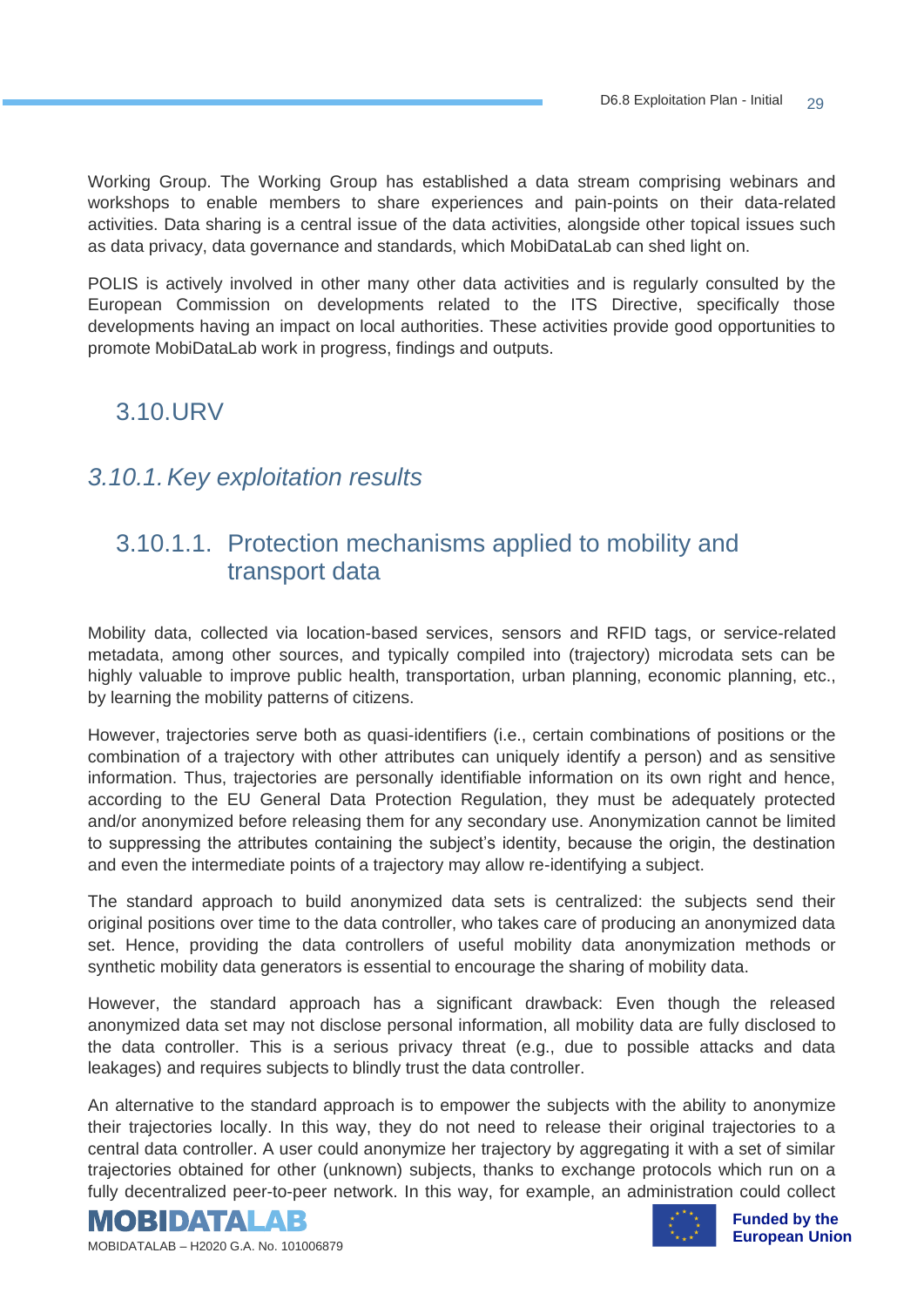already-anonymized mobility data from the citizens who accepted to install an official application in their smartphones.

## <span id="page-29-0"></span>*3.10.2.Initial exploitation strategy*

The anonymization of mobility datasets and the collection of mobility data in a privacy-preserving way are core research interests for URV, more so in current times, where this kind of information is gaining attention because of their utility to design strategies to manage pandemics and to mitigate climate change by optimizing transport.

For example, due to COVID-19 pandemic, the use of contact-tracing applications was adopted in several countries. Most of these apps were based in a centralized approach, where data was sensed by the app and all sent to a nation-wide server. This approach raises concerns about citizens' privacy and needlessly strong digital surveillance, thus alerting us to the need to minimize personal data collection and avoiding location tracking.

The methods, algorithms and methodologies developed within the project could be shared as open source in platforms as GitHub<sup>1</sup>, integrated in already-existing open-source libraries as MovingPanda1 or Scikit-Mobility2, or deployed in new software tools together with other MobiDataLab outcomes.

URV is also interested in technology transfer contracts derived from this new generated knowledge. We will improve our expertise in the anonymization of mobility datasets so we will add this enhanced service to our catalogue. We will also be able to advise companies which need to gather and process mobility data in order to do it in a GDPR compliant way.

Finally, as an academic institution, URV is always eager to extend its expertise in data protection and PETs in the mobility data context in order to gain scientific knowledge and fulfil its academic and educational role. The knowledge generated within the project, and the availability of new enhanced mobility datasets will constitute the basis for further research activities, including PhD theses. This will produce long-term research objectives and new research projects. Generated knowledge will be included in existing courses (e.g., URV's "Cryptography and Data Security", "Privacy Protection"), and will also foster the creation of new courses.

<sup>1</sup> <https://github.com/>



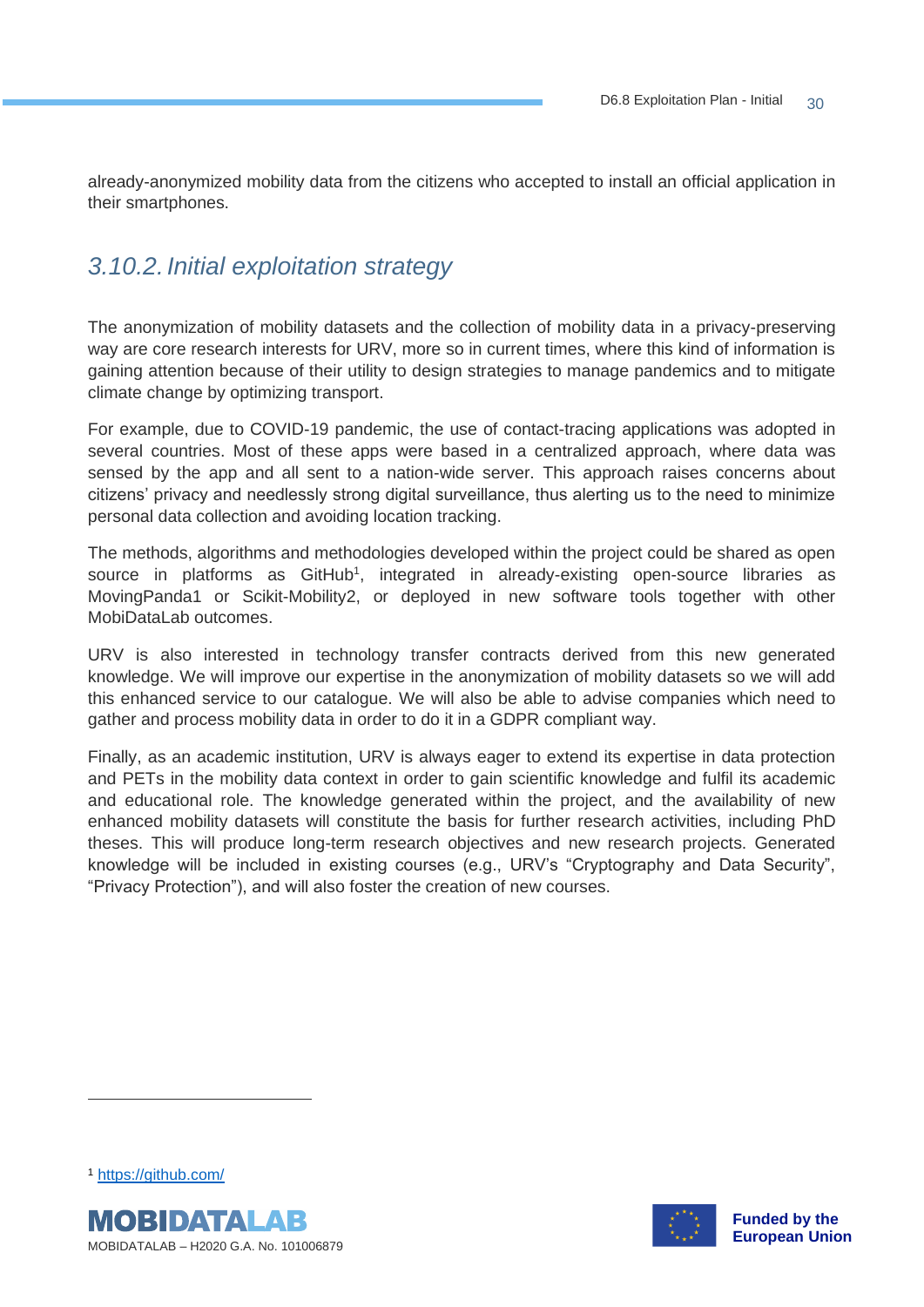## 4. Joint exploitation plan

Chapter 3 presented how each partner aims to separately exploit the outcomes while this chapter aims to bring those views together towards a common exploitation action. Indeed the consortium believes the MobiDataLab platform to be greater than the sum of its parts.

During the course of the project, different business models will be considered by the partners, both on a consortium and individual level. The exploitation working group (see below) will take care of the evolution of the Value Proposition, of the monitoring of identified partners, potential users/customers, costs and revenues in order to maintain a consortium business model.

Tentatively yet confidently, the consortium believes that MobiDataLab can become **a framework for Living Labs' implementation, both physical and virtual by expanding the Transport cloud**. The transport cloud is a cloud-based prototype which aims to offer solutions to current barriers of data usage. What is clear for the consortium is that the idea of an hybrid approach featuring the possibility of having a central data centre on one hand and a data catalogue that points to the location of the data in other hand, in addition with collaboration, co-creation and codesign functionalities that the virtual Lab will contain, is a valid proposition that can genuinely assist citizens, companies and governmental organisations to achieve innovation by opening up and exchanging ideas and data.

As a result of first discussions of the exploitation working group, it is already agreed that the virtual Lab development shall be open source by default. Consequently, a discussion is to be led on the features to be selected so that the virtual lab is modular orientated rather than a monolith. Partners expect that from the living/virtual labs conducted in the project, we will have a community of potential contributors/reusers of the GitHub project.

As the **MobiDataLab Open Knowledge Platorm**, exploitation strategy will be linked to the new knowledge (legal frameworks, technological standards, business models, impact) catalogued, documented and classified and on methods for promoting the tools to the community and therefore for contributing in building data sharing culture with local governments

MobiDatalab prototypes **a scalable cloud solution for sharing transport data (the MTC)** showcasing the most effective means to facilitate access to and exchange of mobility data. The exploitation strategy of the MTC must distinguish the different facets of this solution to analyse their contribution to the overall value proposition and identify the most interested stakeholders. These modules that compose this multi-faceted solution include:

- a catalogue of reference Open Data,
- a platform itself providing centralized access to mobility data,
- data processors for adding value to the data (semantic enrichment, geographic transformations, etc.)

For all these results (see Grant Agreement), the goal of the project is to reach TRLs generally situated at level 5-6. Direct improvements to existing partners platforms already in use will make them reach higher TRL levels such as for KISIO's Navitia achieving TRL 8-9, HERE's Route planning/Analysing achieving TRL 6-7.



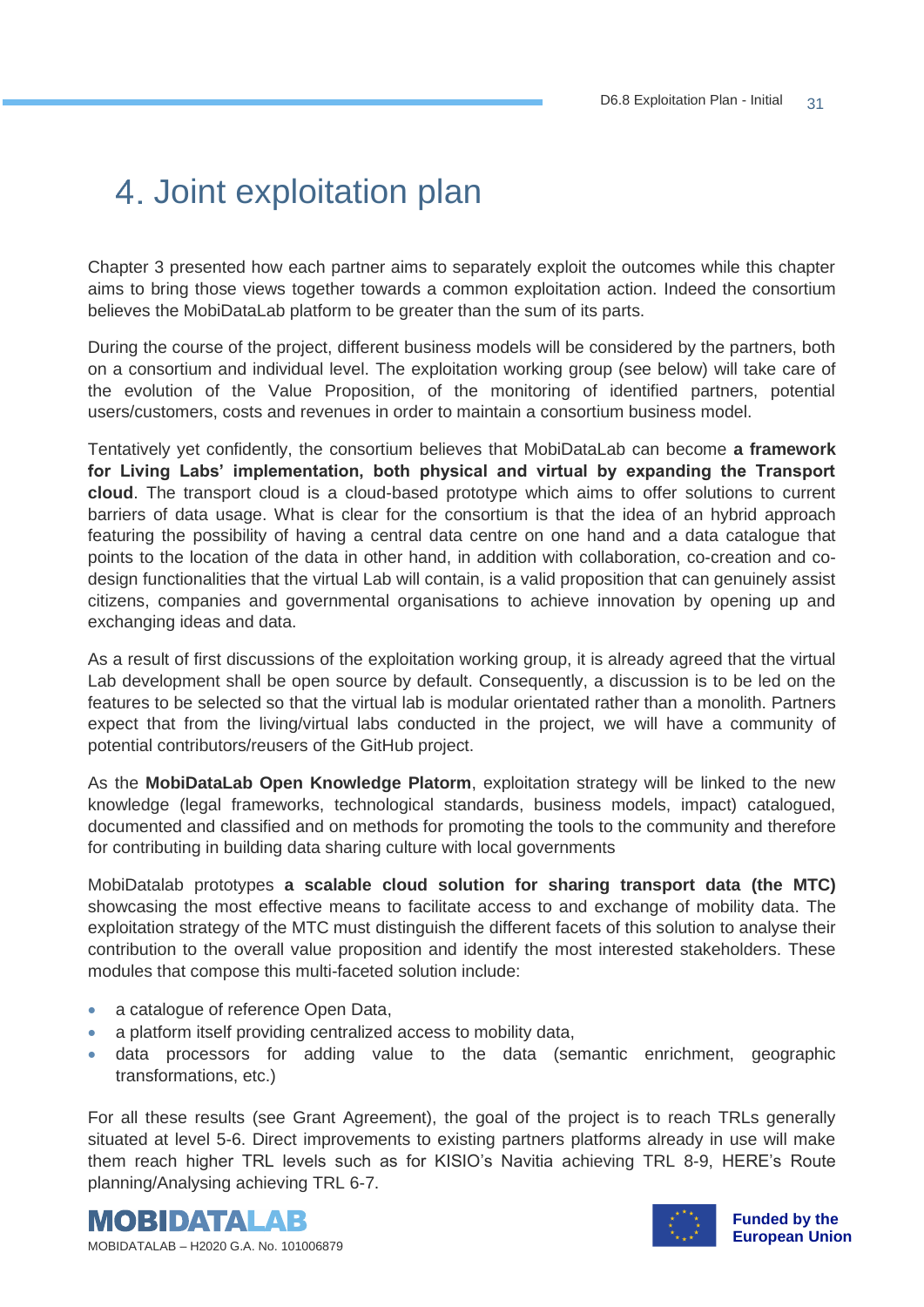The exploitation plans will nevertheless try and contemplate possible paths towards higher TRLs and examine feasibility of designing the necessary steps to go beyond experimentally validated platforms. A generic TRLs-oriented strategy is depicted below. It shall serve as guideline for preparing the after-the-project strategy.

Targeting TRLS 8-9 would require vertical and horizontal research and development where vertical aims to evolve the project through its TRL levels and horizontal aims to evolve the project to other domains. The latter is undeniably a research activity, not unlike what MobiDataLab executes; new requirements will need to be determined, as well as new actors and use-cases. The former is an innovation activity that will require development of new modules and extending the existing functionalities of MobiDataLab while focusing on extended testing and business activities (business planning). Both vertical and horizontal axes are depicted in the next figure.



*Figure 4: MobiDataLab Project TRL*

<span id="page-31-0"></span>The above figure demonstrates a projected high-level pathway for complete MobiDataLab offering development and extension to a commercial product. The figure depicts a main line from TRL 5-9 that demonstrates the path of the product which can be extended by research on other domains prior to reaching TRL 7-8 that will require extensive testing and demonstration activities. Again, the project is defined for reaching TRL5-6 levels of the lighthouse results, experimentally validated.



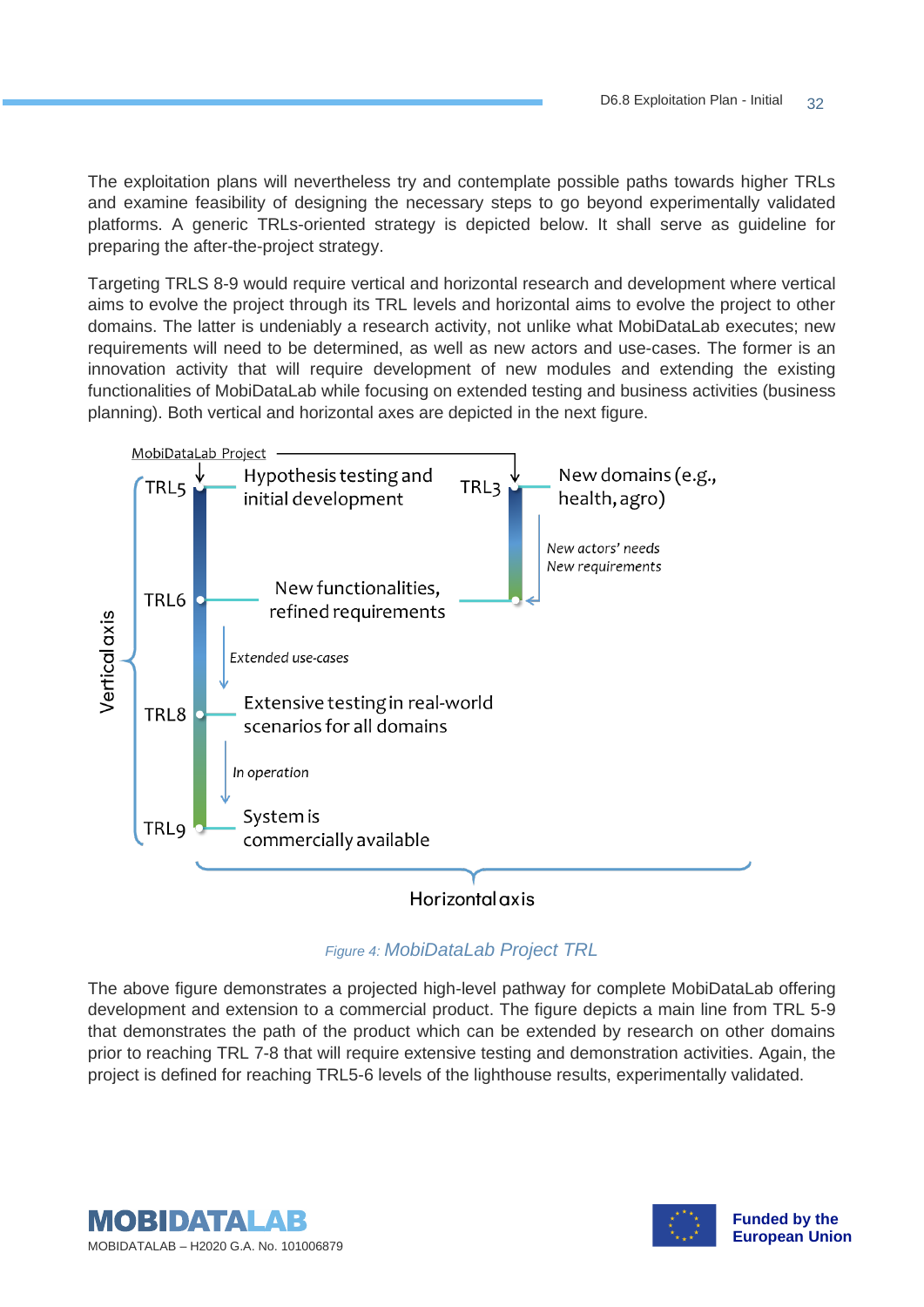## 4.1. Exploitation working group

Preparing and managing the project's heritage, an exploitation working group has been created consisting mainly of industrial technical and service providers of the Consortium (HERE, KISIO, AKKA, AETHON). The group is constituted of: AETHON: Alexandros E. Papacharalampous; HERE: Johannes Lauer; FS6: Nadine Teles; POLIS: Suzanne Hoadley; KISIO: Bertrand Billoud; CNR: Beatrice Rapisarda; ICOOR: Giulia Renzi; URV: Jesus A. Manjon; AKKA: Thierry Chevallier, Benoit Baurens.

Its mission notably entails:

- Management of IPR,
- Research Data Management (FAIR principles, constant update of referencing platforms like Zenodo48), - see methodology an application of ORDP rules in D1.4 - Data Management Plan (M6, with further updates in M18 and M36);
- Ensure evolution of the Value Proposition, monitoring of partners potential users than can be also considered as customers for certain services, costs and revenues in order to deliver and maintain a consortium business model;
- Elaboration of a MoU (Memorandum of Understanding) that shall outline the rights, the intent and commitment of partners for sharing duties for setting up a sustainable collaborative maintenance effort on main project outputs, including the Open Knowledge Base and the Transport Cloud Platform in coherence with the expressed individual exploitation plans of the partners on these assets.

Beside discussions so far in dedicated WP6 remote meetings (because of COVID situation-last on 2021/05/28), the exploitation working group will have a dedicated session during the next General Assembly in September 2021 (M9) (hopefully as its first physical meeting) and will of course address these elements in its agenda.

#### <span id="page-32-0"></span>*4.1.1. Management of IPR*

Knowledge management and protection encompasses the use and sharing of background information as well as Intellectual Property (IP) for the use, dissemination and exploitation of the project results. Key results of the project will be protected by intellectual property rights accordingly to preliminary plans presented in the Grant Agreement. The partners declared to use knowledge which as far as known is not under on-going infringement procedures and agree to respect individual intellectual property rights.

## <span id="page-32-1"></span>*4.1.2. Knowledge transfer*

The update of the State-of-the-Art will provide exploitable new knowledge for the project.

The MobiDataLab **Open Knowledge Base** will provide a web-based tool for searching, querying a large set of resources linked to challenges and emerging principles for data sharing. Informed and





**Funded by the European Union**

MOBIDATALAB – H2020 G.A. No. 101006879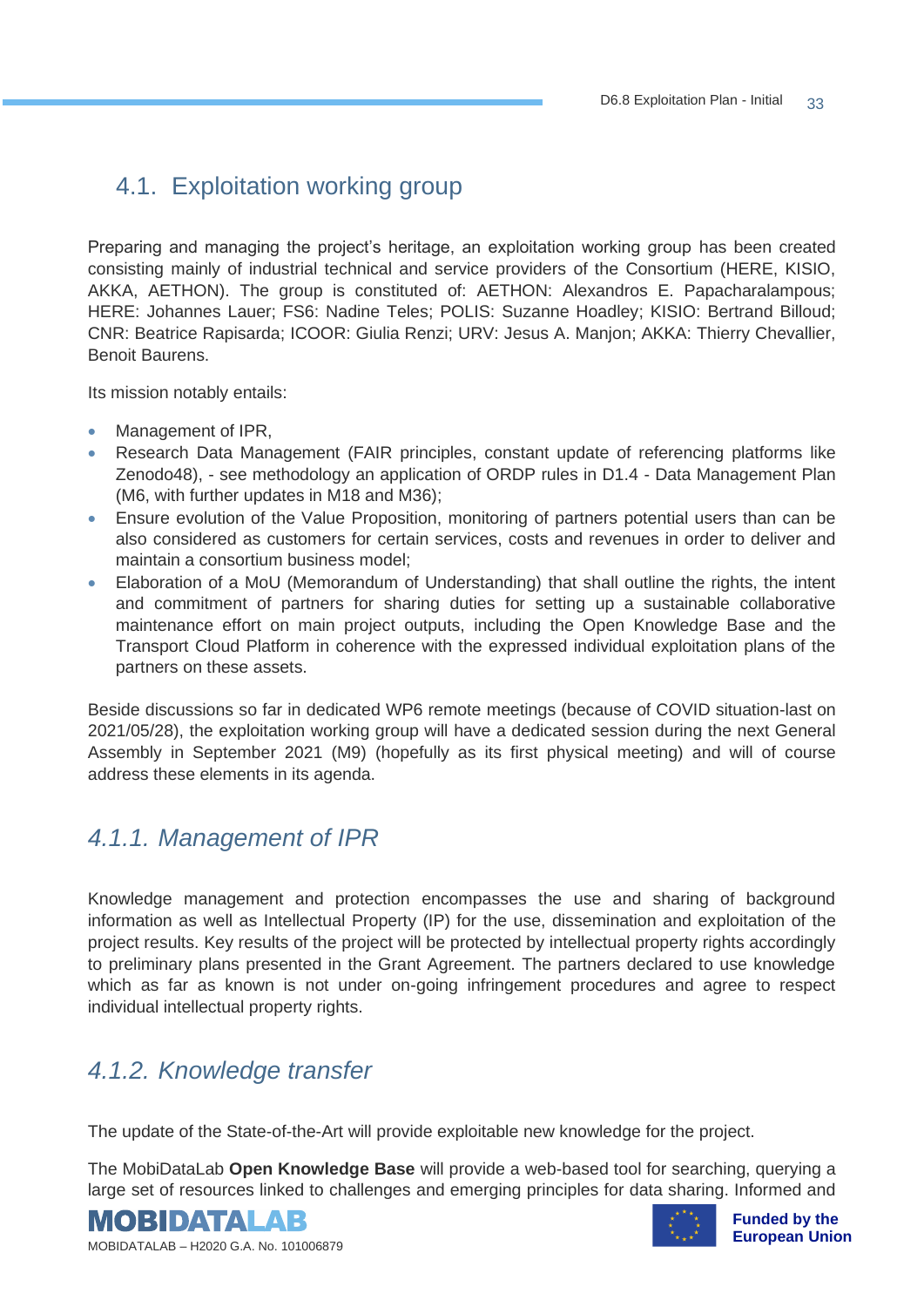driven by an extended *Expert Committee*, MobiDataLab will define a structured methodology to build on the results of the most relevant projects to date, in the domain of transport data sharing. This committee will select most appropriate recommendations, reports and tools to provide mobility data providers with requirements on how to improve the quality, accessibility and usability of their data in different data sharing models and environments. This Open Knowledge Base (improved with the analysis of use cases and concrete problems faced by mobility stakeholders) will serve as a reference on practices and solutions responding to interoperability, the applicable legal frameworks, privacy, licensing, data governance mechanisms in place, standards and technological challenges.

## <span id="page-33-0"></span>*4.1.3. Memorandum of Understanding (Sustainability)*

In a nutshell, the partners identified so far 3 main assets as key joint exploitation results:

- Open Knowledge Base of mobility data standards and mechanisms;
- Transport Cloud solution facilitating mobility data access and exchange for MaaS companies and developers;
- Living and Virtual Labs as open innovation ecosystem to improve the data sharing culture.

The partners must discuss and find agreements between them but also possibly with external stakeholders and members of the Reference Group who - de facto - have a significant role in the elaboration of these results, for defining commitments, actions, responsibilities in the exploitation of these (e.g. for maintaining in operational conditions the MTC, allowing further life of the MOKB, etc.). A Memorandum of Understanding is contemplated as the necessary step in order to materialize these agreed commitments. A MoU can provide flexibility for new mobility solutions to evolve over time. However, when there is greater clarity on the service to be provided, then peer2peer contracts (for example) can be designed as legal framework for sustainable developments.

In this global results sustainability approach the partners will additionally include collaborative tools such as social network accounts (twitter, Facebook), project's web site, Wiki, possible CRM tool for mailings and contacts management, bug tracking system for further use during MoU operation.

## 4.2. Exploitation through the external stakeholders

After the end of the MobiDataLab project, the consortium will carry out the necessary actions to bring the experimental tools and methodologies to a TRL6. These actions will include:

- Creation and continuous improvement of operating procedures and good practices for the use of the MobiDataLab tools and methodologies;
- Improve the design of the MobiDataLab tools and methodologies to have the most versatile solution possible for a wide variety of stakeholders;
- Continuation of the dissemination and marketing activities, through all the channels described in the MobiDataLab dissemination plan;



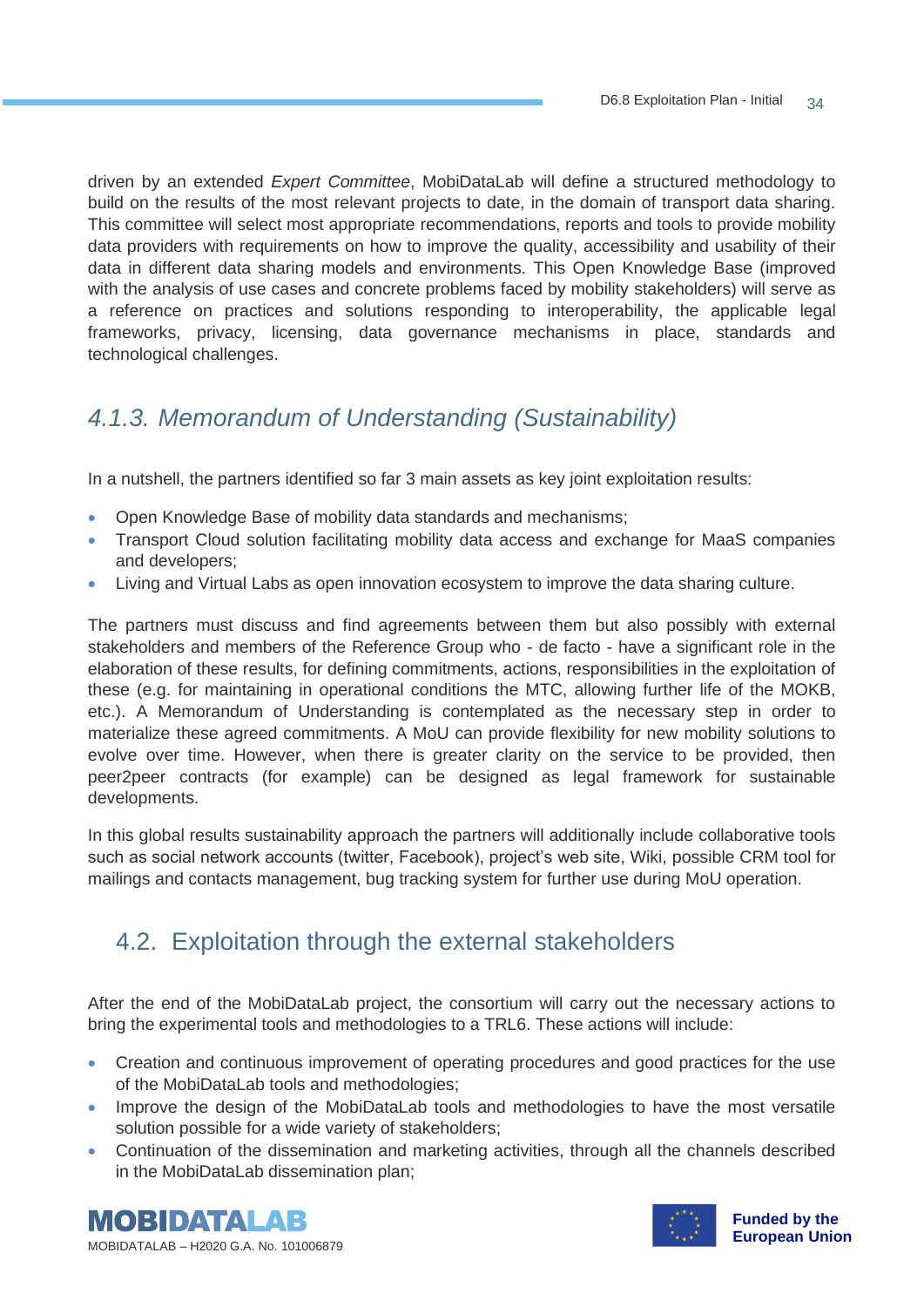• Interactions with financing institutions and policy makers in order to ensure the rapid and efficient expansion of the results.

## 5 Conclusion

This document provides an overview of the exploitation strategy and key activities that the MobiDataLab consortium will execute to maximise the benefits and impact of the project's research outputs and deliverables in collaboration with the stakeholders, initiatives and projects listed herein. The joint exploitation strategy is based on regular evaluation and increments of the Value Proposition and on the elaboration of a consensual Memorandum of Understanding and possible accompanying contracts for binding those partners that will financially (and/or with workforce) sustain the results beyond project's life.

This Exploitation Plan should not be considered static and, beyond submission of this first version, is subject to be used by partners as a structured working artefact that is incrementally updated / documented.

It is used by Exploitation Working Group who monitors the performance of the plan and ensure changes as necessary under the guidance of WPLs, Advisory Board Members, Reference Group stakeholders and the Project Coordinator. A final version of this document will be delivered at M36 of the project.